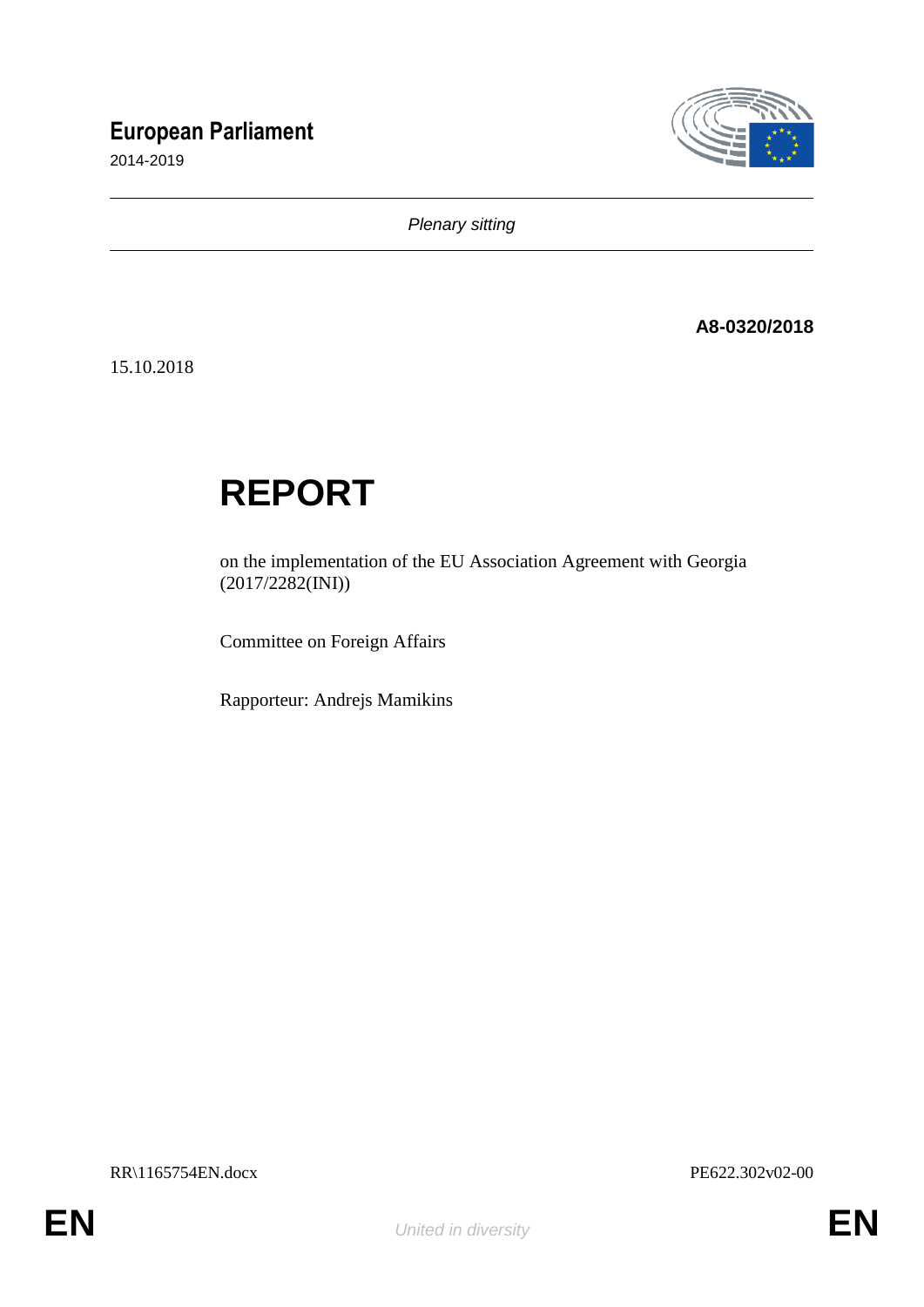# **CONTENTS**

# **Page**

| EXPLANATORY STATEMENT - SUMMARY OF FACTS AND FINDINGS3 |  |
|--------------------------------------------------------|--|
|                                                        |  |
|                                                        |  |
|                                                        |  |
|                                                        |  |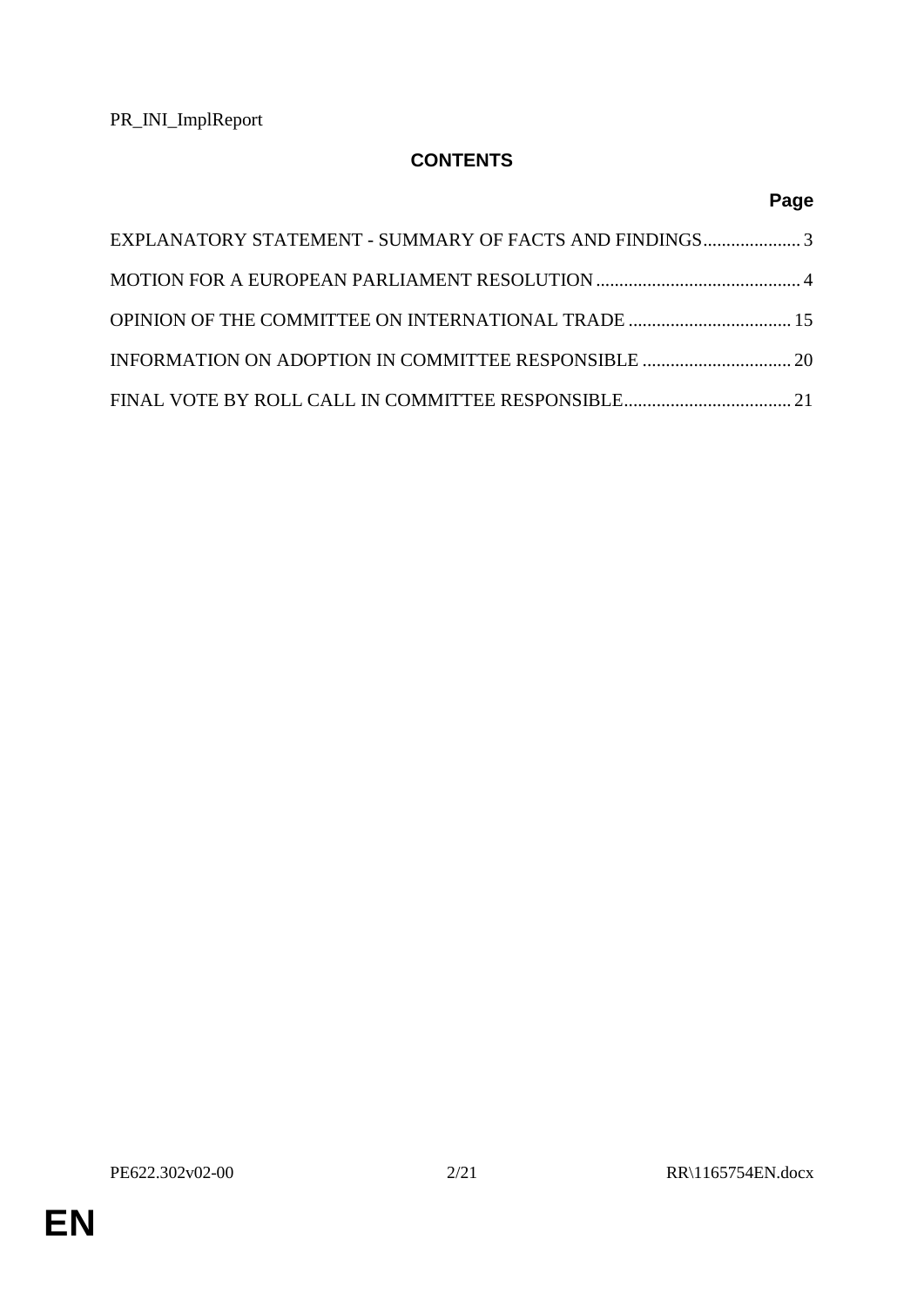## **EXPLANATORY STATEMENT - SUMMARY OF FACTS AND FINDINGS**

Four years after the signing by the EU of three Association Agreements (AA) including a Deep and Comprehensive Free Trade Area (DCFTA) with Georgia, Moldova and Ukraine and two years after their full entry into force, the European Parliament has decided to evaluate the level of implementation of these agreements, in line with its strong commitment to its closest Eastern partners and to their deepening relations with the EU.

In preparation for this report, on top of its regular and frequent meetings with Georgian authorities, opposition leaders and civil society representatives as well as with European Commission and EEAS representatives, the Foreign Affairs Committee commissioned three expert studies published over the last 6 months - on electoral reform, on the level of implementation of the AA and on the institutional framework for this implementation.

The findings of this report provide a positive image of the implementation of the Association Agreement with Georgia. Whilst calling on the Georgian authorities to address some remaining concerns in line with AA - notably as regards labour standards, environmental protection and discrimination against vulnerable groups and women - the report also welcomes the legislative and institutional steps taken in order to address those topics.

Finally, the report addresses the institutional framework in place to implement the AA, both from the Georgian and the EU side, with a focus on capacity in terms of human resources and expertise, to ensure full implementation of relevant legislation and the monitoring thereof. The EP reiterates its commitment to assist the Georgian authorities and notably its Parliament in the reform process.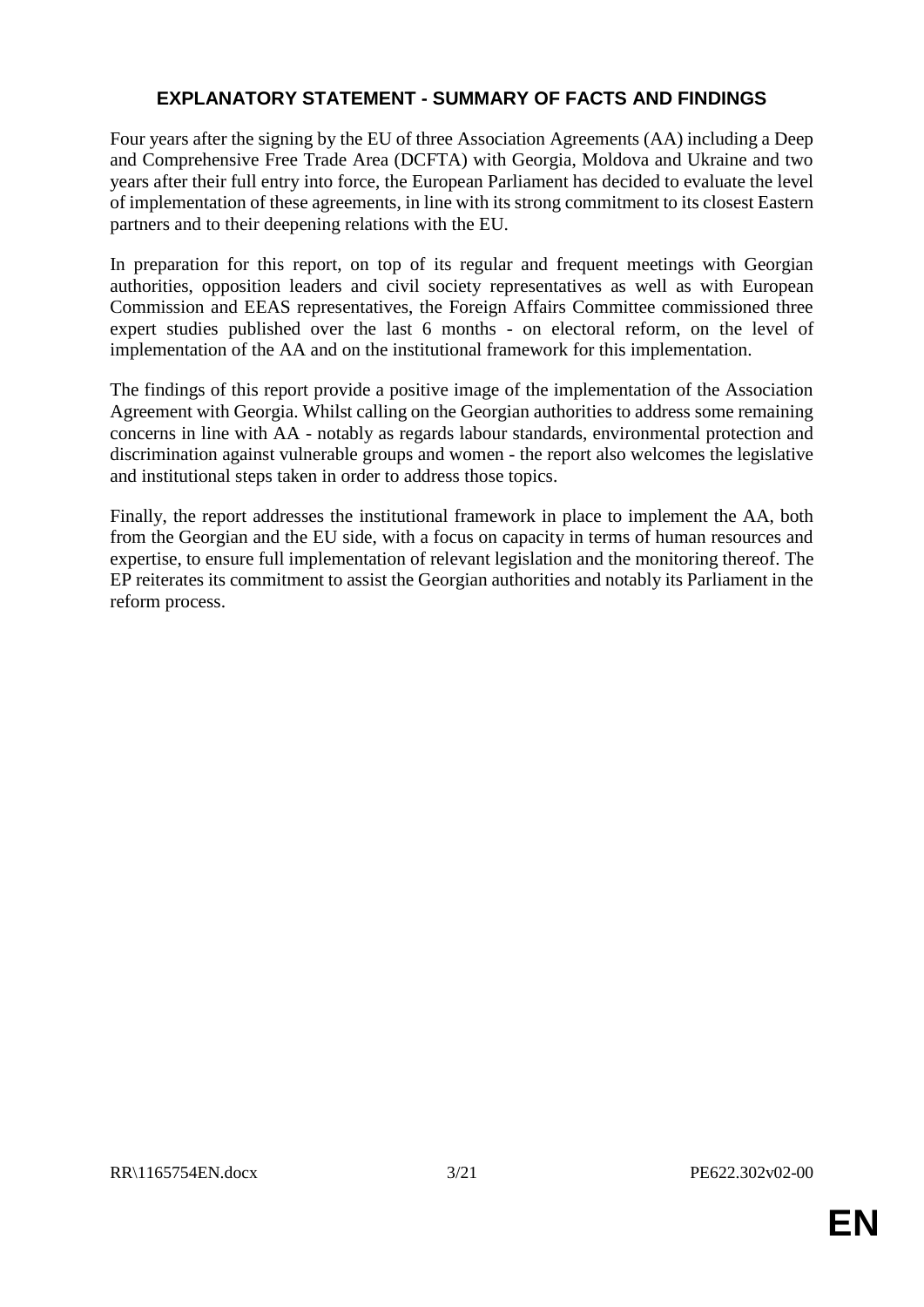## **MOTION FOR A EUROPEAN PARLIAMENT RESOLUTION**

#### **on the implementation of the EU Association Agreement with Georgia (2017/2282(INI))**

#### *The European Parliament*,

- having regard to Article 8 and to Title V, notably Articles 21, 22, 36 and 37, of the Treaty on European Union (TEU), as well as to Part Five of the Treaty on the Functioning of the European Union (TFEU),
- having regard to the Association Agreement between the European Union and the European Atomic Energy Community and their Member States, of the one part, and Georgia, of the other part, which fully entered into force on 1 July 2016,
- having regard to its previous resolutions of 18 December 2014 containing the draft Council decision on the conclusion, on behalf of the European Union, of the Association Agreement between the European Union and the European Atomic Energy Community and their Member States, of the one part, and Georgia, of the other part<sup>1</sup>, and of 21 January 2016 on Association Agreements / Deep and Comprehensive Free Trade Areas with Georgia, Moldova and Ukraine<sup>2</sup>, to its recommendation of 15 November 2017 on the Eastern Partnership<sup>3</sup>, to its legislative resolution of 14 March 2018 on the proposal for a decision of the European Parliament and of the Council providing further macro-financial assistance to Georgia<sup>4</sup>, and to its resolution of 14 June 2018 on Georgian occupied territories 10 years after the Russian invasion<sup>5</sup>,
- having regard to the annual National Action Plans for the Implementation of the Association Agreement between the European Union and Georgia,
- having regard to the European Commission and European External Action Service (EEAS) joint staff working document of 9 November 2017 on the Association Implementation Report on Georgia (SWD(2017)0371),
- having regard to the joint declarations of the Eastern Partnership Summits, most recently that of 24 November 2017 in Brussels,
- having regard to the cooperation framework '20 deliverables for 2020' established during the Riga summit in 2015 and promoting stronger economy, stronger governance, stronger connectivity and stronger society,
- having regard to the Single Support Framework for EU support to Georgia (2017-2020),
- having regard to the outcome of the fourth Association Council meeting between the EU and Georgia on 5 February 2018,

 $\overline{a}$ 

<sup>1</sup> OJ C 294, 12.8.2016, p. 31.

<sup>2</sup> OJ C 11, 12.1.2018, p. 82.

<sup>3</sup> OJ C 356, 4.10.2018, p. 130.

<sup>4</sup> Texts adopted, P8\_TA(2018)0073.

<sup>5</sup> Texts adopted, P8\_TA(2018)0266.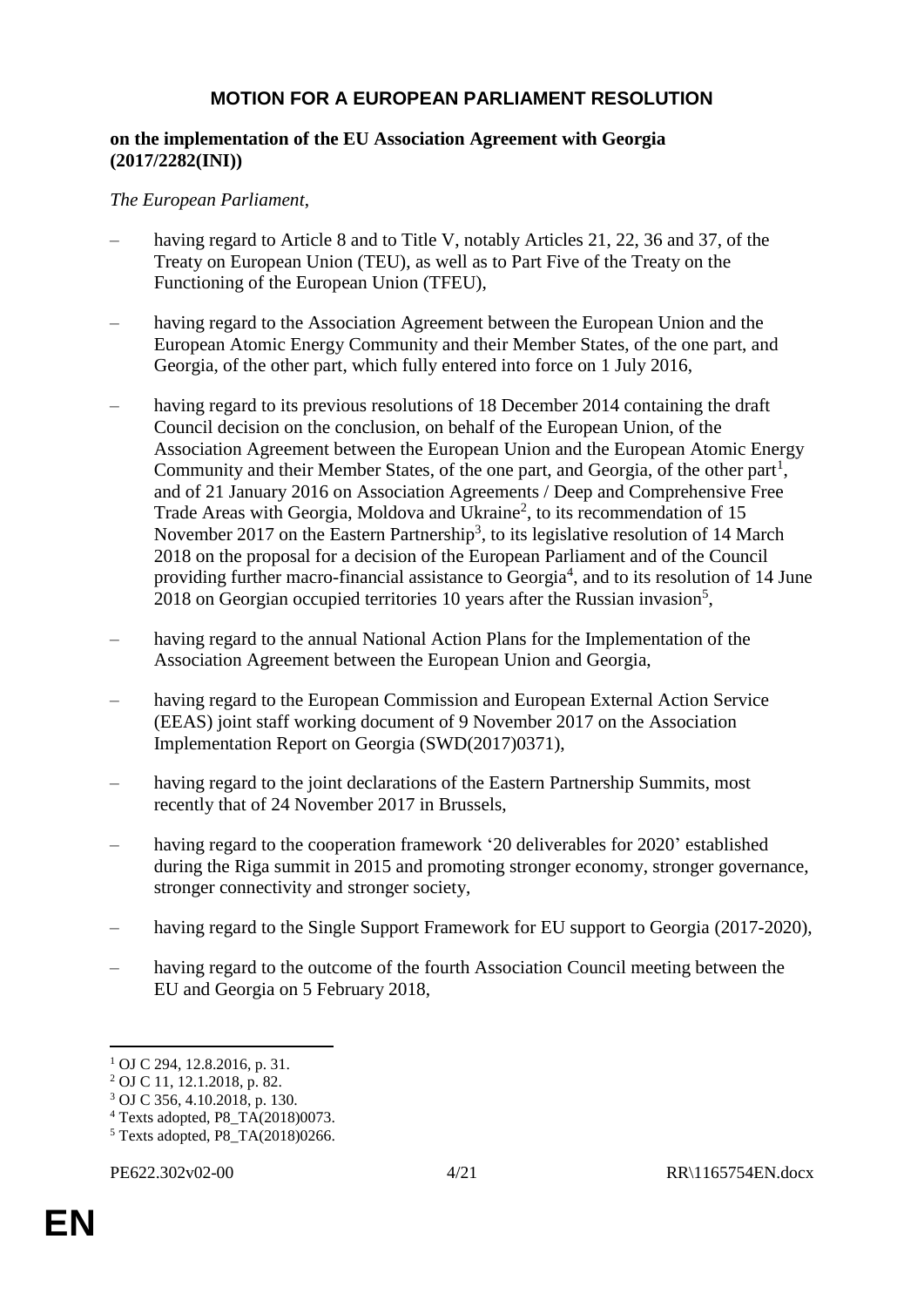- having regard to the results of the Euronest assembly meetings, most recently those of 25-27 June 2018, resulting in seven resolutions and calling on the EU to increase its mediation efforts in the frozen conflicts,
- having regard to the final statement and recommendations of the sixth meeting of the EU-Georgia Parliamentary Association Committee held on 26 April 2018,
- having regard to the joint declaration of the third meeting of the EU-Georgia Civil Society Platform on 22 March 2018,
- having regard to the Commission's first report under the Visa Suspension Mechanism, published on 20 December 2017 (COM(2017)0815),
- having regard to Venice Commission's final opinion of 19 March 2018 on Georgia's constitutional reform (CDL-AD(2018)005),
- having regard to the joint staff working document of 21 September 2015 entitled 'Gender Equality and Women's Empowerment: Transforming the Lives of Girls and Women through EU External Relations 2016-2020' (SWD(2015)0182),
- having regard to the report of 2 July 2015 by Transparency International entitled 'The State of Corruption: Armenia, Azerbaijan, Georgia, Moldova and Ukraine',
- having regard to the expert studies drawn up for the Committee on Foreign Affairs, including the study on 'The electoral reforms in three association countries of the Eastern Neighbourhood – Ukraine, Georgia and Moldova and their impact on political developments in these countries', published on 26 October  $2017<sup>1</sup>$ , the study entitled 'Association agreements between the EU and Moldova, Georgia and Ukraine' published on 28 June 2018<sup>2</sup> and the comparative study on 'The development of an institutional framework for the implementation of the Association Agreements in Georgia, Moldova and Ukraine: a comparative perspective' published in September 2018<sup>3</sup>,
- having regard to Rule 52 of its Rules of Procedure, as well as Article  $1(1)(e)$  of, and Annex 3 to, the decision of the Conference of Presidents of 12 December 2002 on the procedure for granting authorisation to draw up own-initiative reports,
- having regard to the report of the Committee on Foreign Affairs and the opinion of the Committee on International Trade (A8-0320/2018),
- A. whereas EU-Georgia relations are being continuously deepened by virtue of new major achievements in line with the EU-Georgia Association Agreement (AA), Deep and Comprehensive Free Trade Area (DCFTA) and Association Agenda, including the entry into force of the visa-free regime and Georgia's accession to the Energy Community;

 $\overline{a}$ 

<sup>&</sup>lt;sup>1</sup>The electoral reforms in three association countries of the Eastern Neighbourhood – Ukraine, Georgia and [Moldova'](http://www.europarl.europa.eu/RegData/etudes/STUD/2017/603850/EXPO_STU(2017)603850_EN.pdf), European Parliament, 26 October 2017.

<sup>&</sup>lt;sup>2</sup> ['Association agreements between the EU and Moldova, Georgia and Ukraine'](http://www.europarl.europa.eu/RegData/etudes/STUD/2018/621833/EPRS_STU(2018)621833_EN.pdf), European Parliament, 28 June 2018.

<sup>&</sup>lt;sup>3</sup> The Development of an Institutional Framework for the Implementation of the Association Agreements in [Georgia, Moldova and Ukraine: a comparative perspective'](http://www.europarl.europa.eu/RegData/etudes/STUD/2018/603879/EXPO_STU(2018)603879_EN.pdf), European Parliament, September 2018.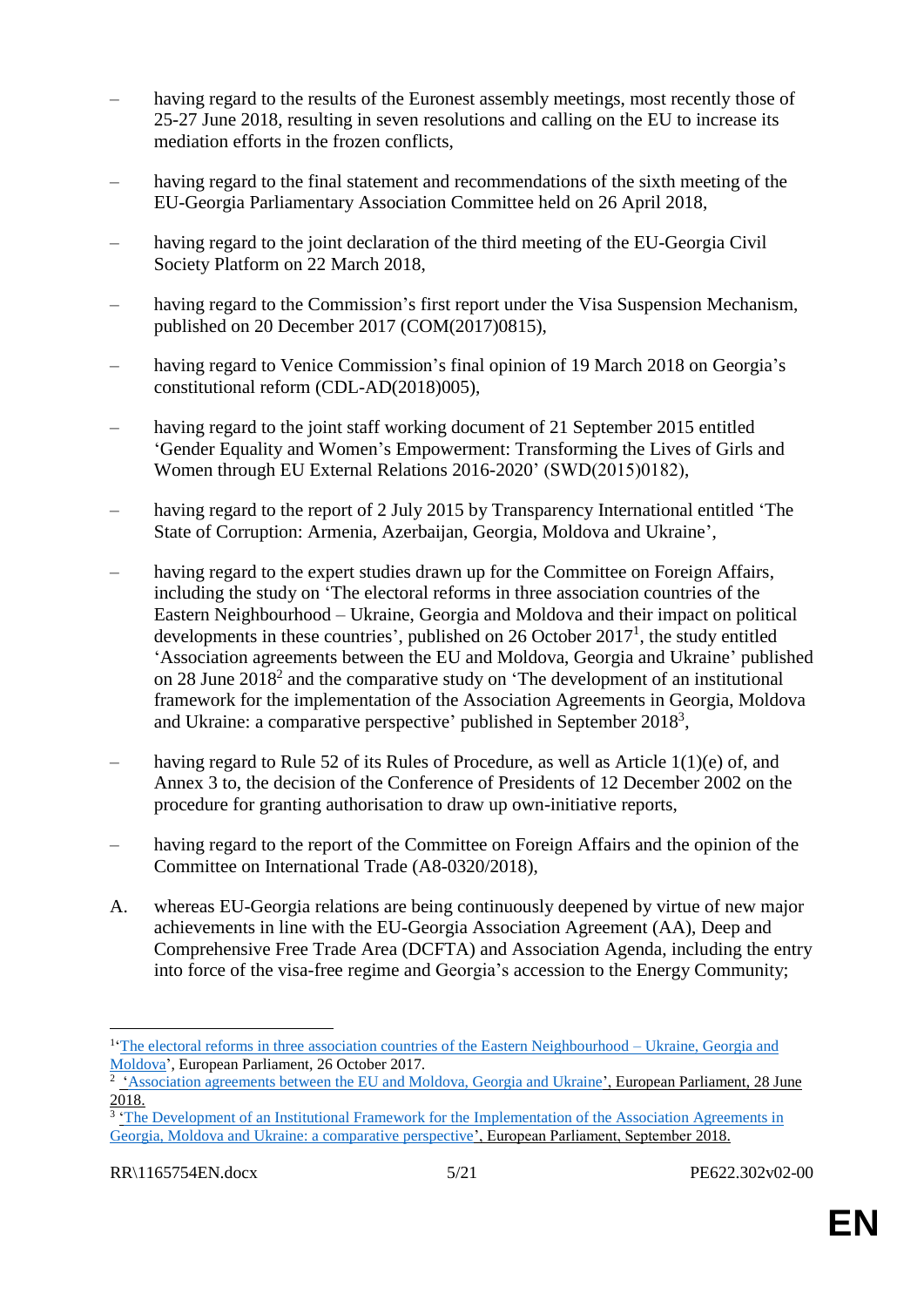- B. whereas full respect for core values, including democracy, the rule of law, good governance, human rights and fundamental freedoms, including the rights of minorities, represents a cornerstone for further European integration;
- C. whereas the humanitarian situation in and isolation of the breakaway regions of South Ossetia and Abkhazia continue to represent one of the key challenges for Georgia;
- D. whereas Transparency International's 2017 corruption perception index shows that good results are being maintained in the fight against corruption;
- E. whereas the new National Strategy on Combating Organised Crime of 2017-2020 and its Action Plan adopted in 2017 focus on combating 'thieves in law', on the transit of narcotic drugs and cybercrime, and on introducing analysis-based and community policing;
- F. whereas the Istanbul Convention, mandated to prevent and combat violence against women and domestic violence, entered into force on 1 September 2017 and an Inter-Agency Commission on Gender Equality, Violence against Women and Domestic Violence was established;
- G. whereas the Reporters Without Borders World Press Freedom Index shows a slight improvement, with Georgia moving up from 64th place in 2017 to 61st place in 2018;
- 1. Warmly welcomes the sustained reform track and progress made in implementing the AA and the DCFTA, which has positioned Georgia as a key partner of the EU in the region; calls on the Georgian authorities to continue ensuring stability, further democratic reforms and economic and social improvements for Georgians, who are affected by poverty, unemployment and a high level of economic emigration, as a key factor in winning hearts and minds on the path towards Georgia's sovereignty and territorial integrity within its internationally recognised borders, and towards reinforcing cooperation between the EU and Georgia;
- 2. Notes with satisfaction that Georgia's European agenda continues to garner cross-party consensus and the support of a majority of Georgian citizens; points out that pursuant to Article 49 of the TEU and in line with the Rome Declaration of 25 March 2017, any European state may apply to become a member of the EU, provided that it upholds the Copenhagen criteria; recalls, in the meantime, the proposal of an 'Eastern Partnership Plus' (EaP+) policy advocated by Parliament in order to unlock additional perspectives; welcomes the initiative by the Georgian Government to draft an EU Integration Road Map aimed at strengthening ongoing relations between the EU and Georgia; welcomes Georgia's active engagement in the activities of the Eastern Partnership multilateral platforms;
- 3. Commends the Georgian authorities for their recurrent information campaigns on the benefits and economic opportunities stemming from the AA and the DCFTA and for the assistance they have provided in the management of necessary adaptions;

#### *Institutional framework in place to implement the Association Agreement*

4. Notes that EU support to Georgia will reach between EUR 371 and 453 million for 2017-2020, with additional funds available under the 'more for more principle' in line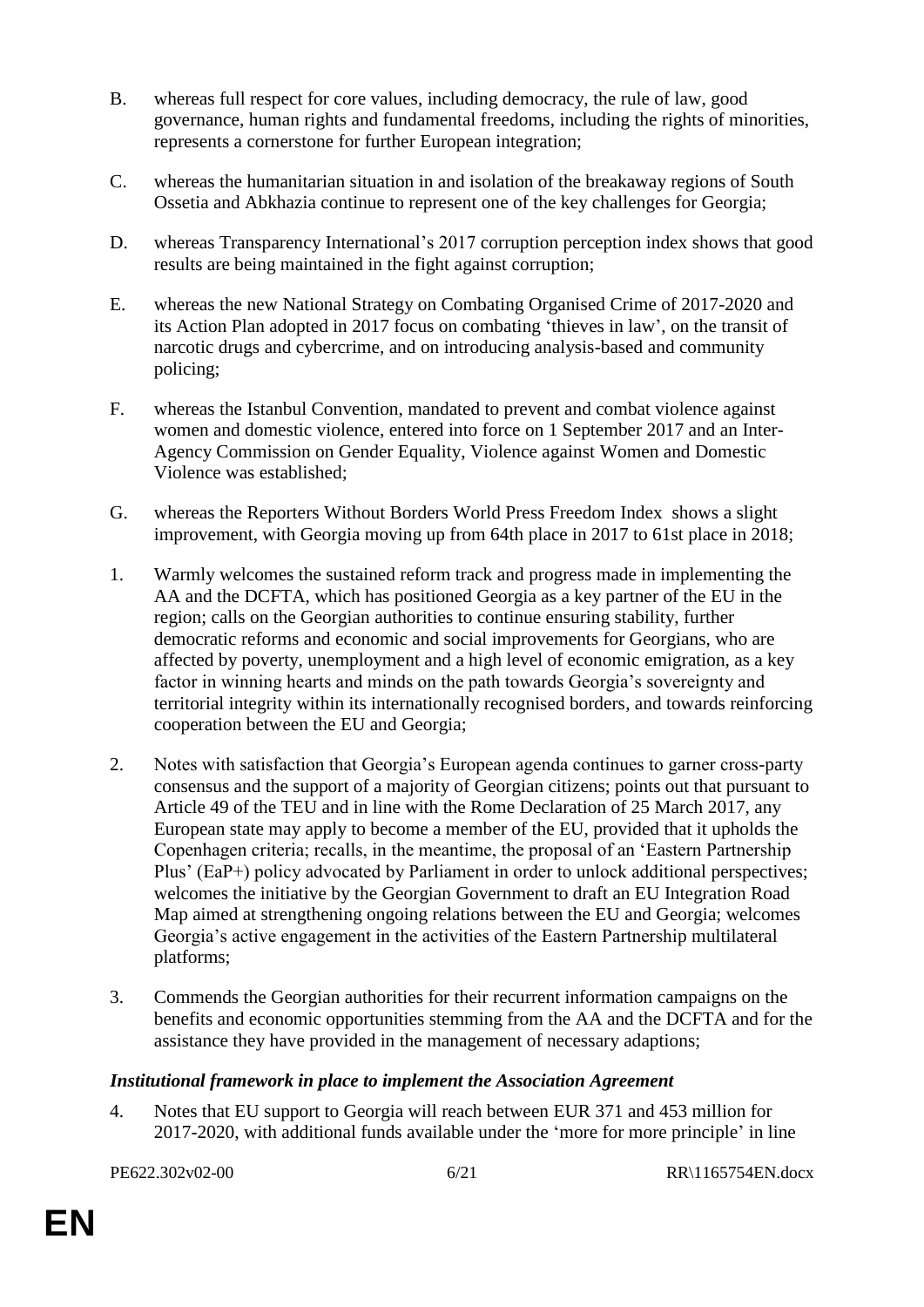with the EU-Georgia Association Agenda; encourages the Commission to provide such assistance proportionally to Georgia's absorption capacity and reform efforts; takes note of Georgia's decision to reduce the total number of ministries from 14 to 11 with the aim of functional optimisation and reducing expenses, and welcomes the decision of the Georgian Government to reallocate the resulting savings to education;

- 5. Calls for stronger involvement of the Prime Minister and the Minister for Foreign Affairs in providing high-level political oversight to the implementation of the AA, notably through the streamlining of relevant government structures, the coordination and synchronisation of line ministries' plans and their full and effective implementation; welcomes the incorporation of the State Minister's Office for European Integration into the Ministry of Foreign Affairs; suggests, however, that that ownership of European integration should be shared across the whole ministerial apparatus;
- 6. Welcomes the adoption of a three-year version of the AA/DCFTA Implementation Plan, and invites the authorities to draw up a reform strategy that complements these Plans, focused on outcomes beyond legislation and staff training, and based on expert impact assessment, which should also address interinstitutional cooperation between the Parliament, Government and the presidential administration; encourages, in this context, the Georgian Parliament to step up AA-compliance checks of domestic draft reform proposals;
- 7. Stresses the need for Georgia to assign highly skilled personnel to implement the Association Agenda; calls, therefore, on the Georgian authorities to guarantee that the structural units dealing with European integration issues in all the ministries are equipped with a sufficient number of specifically qualified officials; calls on the EEAS and/or the Commission to provide assistance in capacity-building and in the training of Georgian officials dealing with AA/DCFTA implementation;
- 8. Welcomes the establishment of the Interparliamentary Assembly of Georgia, Moldova and Ukraine and encourages this assembly also to scrutinise the implementation of the AAs;
- 9. Urges the EEAS and/or the Commission to boost internal capabilities to step up monitoring of the implementation of the AA, notably through an increase in dedicated human resources with in-depth expertise in the Georgian administrative and legal system, as well as to move towards a qualitative assessment of progress, notably through the introduction of screening processes, allowing the level of alignment with the EU *acquis* actually achieved to be assessed, as required by the AA;
- 10. Underlines the crucial role that civil society, including the social partners, play in the implementation of the AA as actors overseeing the reforms and welcomes their efforts in monitoring the implementation of the agreement; calls on the Georgian authorities to ensure that reforms under AA/DCFTA are carried out with the full involvement of local authorities and civil society representatives as well as the social partners on the issue of achieving a 'European' social model, and calls on the authorities and for the EU to ensure their access, and that of the population in peripheral zones, to information on the implementation of the AA;
- 11. Emphasises the importance of proactive communication to Georgian citizens about the

RR\1165754EN.docx 7/21 PE622.302v02-00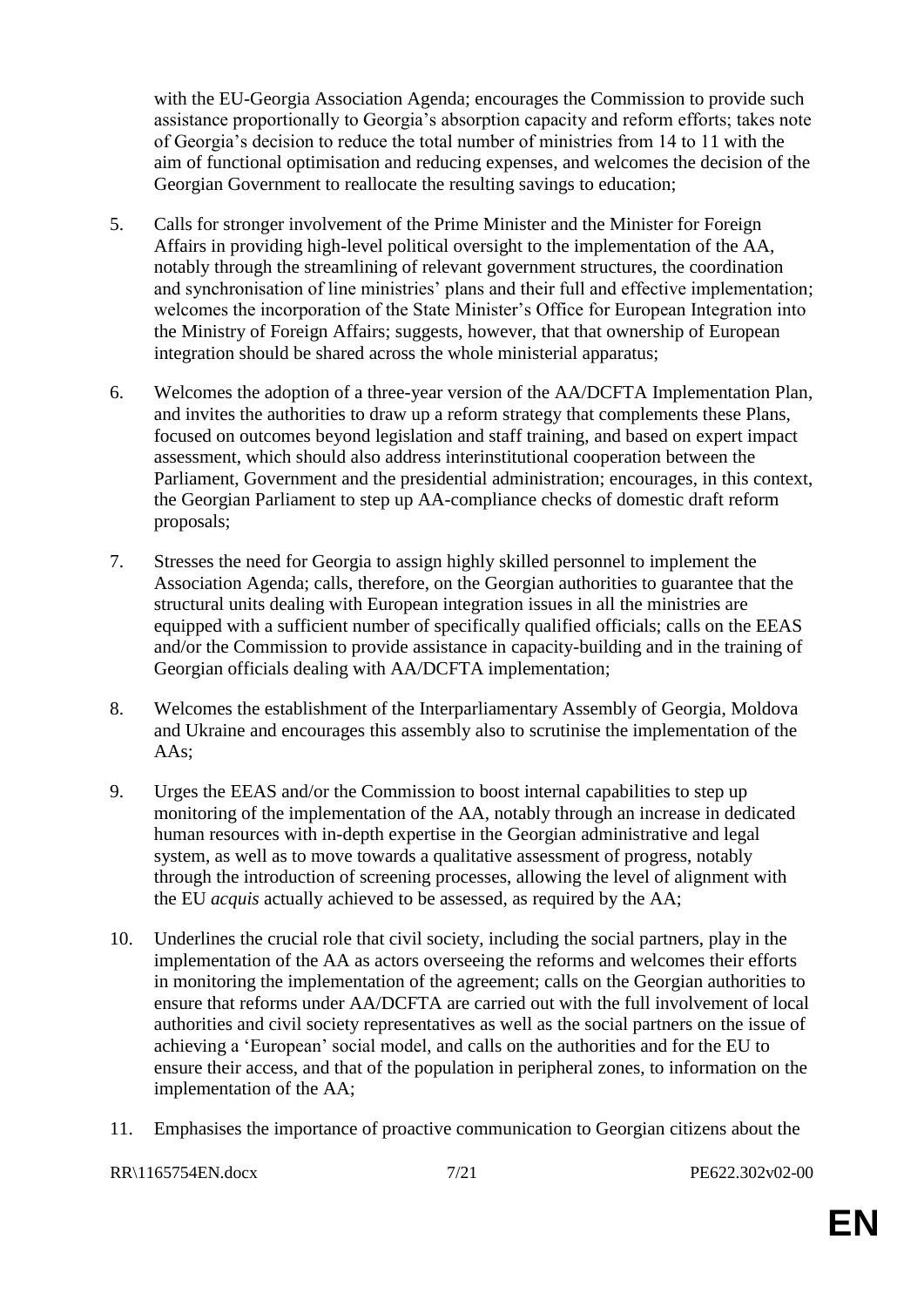tangible benefits and goals of the Eastern Partnership as well as the need to fight disinformation through fact-based, accessible and high-quality information in all languages of the partner country; calls on Georgia, with the support of the EU and its Member States to enhance its communication strategy;

12. Welcomes the opening of the Eastern Partnership European School with an International Baccalaureate Programme for students from all Eastern Partnership countries in Tbilisi on 4 September 2018; encourages the Georgian authorities to enhance the role of European studies in the regular school and university curricula;

#### *Political dialogue*

- 13. Reiterates the fact that the EU's position on Georgia's constitutional reform coincides with the Venice Commission's overall positive assessment; regrets the postponement of the implementation of a fully proportional electoral system until 2024; reiterates its readiness to observe future elections in Georgia and to assist the Georgian authorities in following up on and implementing the recommendations that will be presented; reiterates that the composition of the Central Election Commission should be free from political influence and that the pre-election period should be free from any misuse of administrative resources; calls on the Georgian authorities to conduct a meaningful investigation into the politically motivated violent incidents during the 2016 parliamentary elections;
- 14. Supports the democratic strengthening of Georgia's political institutions and is dedicated to assisting in this area; notes that Georgia is among the few countries where all branches of power are involved in the Open Governance Partnership; underlines the importance of pursuing an ambitious reform agenda aimed at the political neutrality of state institutions and their staff; stresses the role of the opposition in a parliamentary system and stresses the urgent need to put in place more rigorous mechanisms for scrutinising the executive, including through the ability of Members of Parliament to put questions to ministers and the Prime Minister on a regular basis in order to hold them accountable;
- 15. Welcomes the effective implementation of the visa-free regime for Georgian citizens since 27 March 2017; takes note of Georgia's compliance with visa liberalisation benchmarks and encourages regular monitoring thereof in order to ensure continued compliance; notes that the introduction of visa-free regimes brings positive results in terms of the development of people-to-people contacts; commends Georgia on the measures taken to promptly address violations of the visa-free regime, and calls on EU Member States to recognise Georgia as a safe country of origin; stresses the importance of stepping up the cooperation between the judicial authorities and the enforcement agencies of Georgia and the EU Member States;
- 16. Welcomes the continuous implementation of Georgia's Migration Strategy and Action Plan and the strengthening of the rehabilitation of border sectors with Turkey and Azerbaijan;
- 17. Supports Georgia in its pursuit of a policy of peaceful conflict resolution, reconciliation and engagement and its constructive participation in the Geneva International Discussions; welcomes the Georgian efforts to maintain dialogue with Russia; praises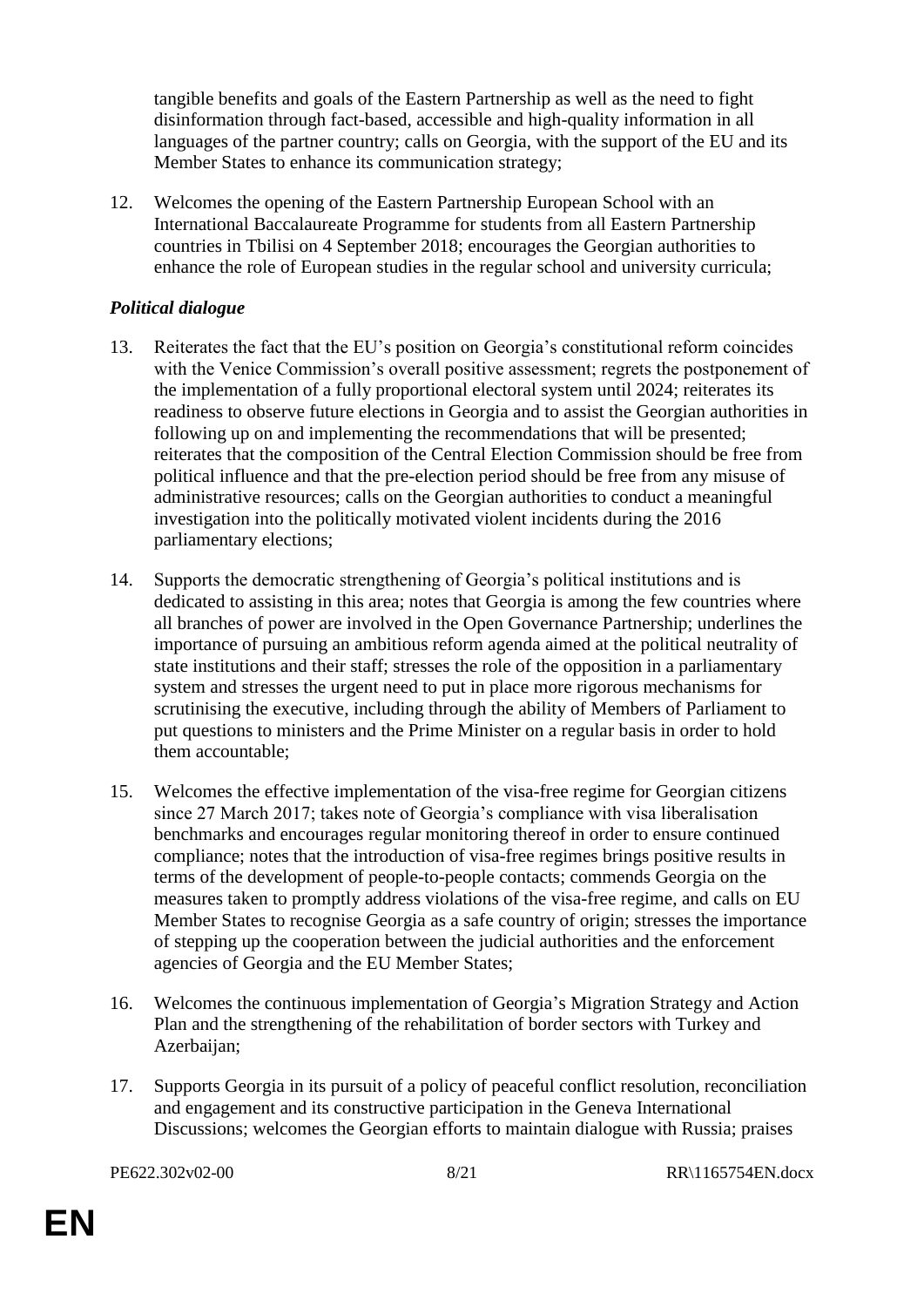the initiative entitled 'A Step to a Better Future', presented on 4 April 2018, aimed at improving the humanitarian and socio-economic conditions of populations residing in occupied regions and fostering people-to-people contact and confidence building between divided communities;

- 18. Recalls with regret that after 10 years, the Russian Federation is still continuing its illegal occupation of Georgian territories, and reiterates its unequivocal support for the sovereignty and the territorial integrity of Georgia; takes note of Georgia's European Court of Human Rights (ECtHR) lawsuit against Russia on the use of coercive measures against people living in Abkhazia and South Ossetia and of the adoption by the Georgian Parliament of a resolution establishing the Otkhozoria-Tatunashvili blacklist of people convicted of or under investigation for murder, kidnapping, torture or inhuman treatment; stresses that the international community must take a consistent, coordinated, united and firm stance against Russia's occupation and annexation policy;
- 19. Urges the Georgian authorities to make further efforts to overcome the existing obstacles and to try to extend the benefits of the AA and the DCFTA to the populations of Abkhazia and the Tskhinvali Region/South Ossetia by improving communication about the new opportunities stemming from the agreement and developing ad hoc trade and economic cooperation projects at local level;
- 20. Commends Georgia's continued participation in civilian and military crisis management operations under the Common Security and Defence Policy (CSDP); stresses the need to further develop high-level dialogue on security issues between the EU and Georgia, particularly on countering radicalisation, violent extremism, propaganda and hybrid threats;

#### *Rule of law, good governance and media freedom*

- 21. Acknowledges Georgia's results in fighting low and mid-level corruption leading to a good regional ranking in perception indexes; highlights nevertheless that high-level elite corruption remains a serious issue; commends Georgia's implementation of the Anti-Corruption Strategy and its Action Plan; calls on Georgia to ensure that the Anti-Corruption Agency is independent, free of any political interference and separated from the State Security Service; reiterates the importance of an effective separation of powers and a clear dissociation between politics and economic interests, and stresses that fighting corruption requires an independent judiciary and a solid track record of investigations into high-level cases of corruption, yet to be established; considers Georgia as an important partner of the EU in different fields of cooperation such as the fight against terrorism and organised crime;
- 22. Urges the Georgian authorities to put in place a fully-fledged independent and effective mechanism, separated from the authority of the general prosecutor's office, for investigating and prosecuting cases of abuse by law enforcement officials in order to address the persistent lack of accountability; welcomes, therefore, the creation of the State Inspector's Service for the investigation of human rights violations by law enforcement officers;
- 23. Is deeply concerned by the pressure being exerted by Turkey on Turkish residents in Georgia, as well as on educational institutions, such as the International Black Sea

RR\1165754EN.docx 9/21 PE622.302v02-00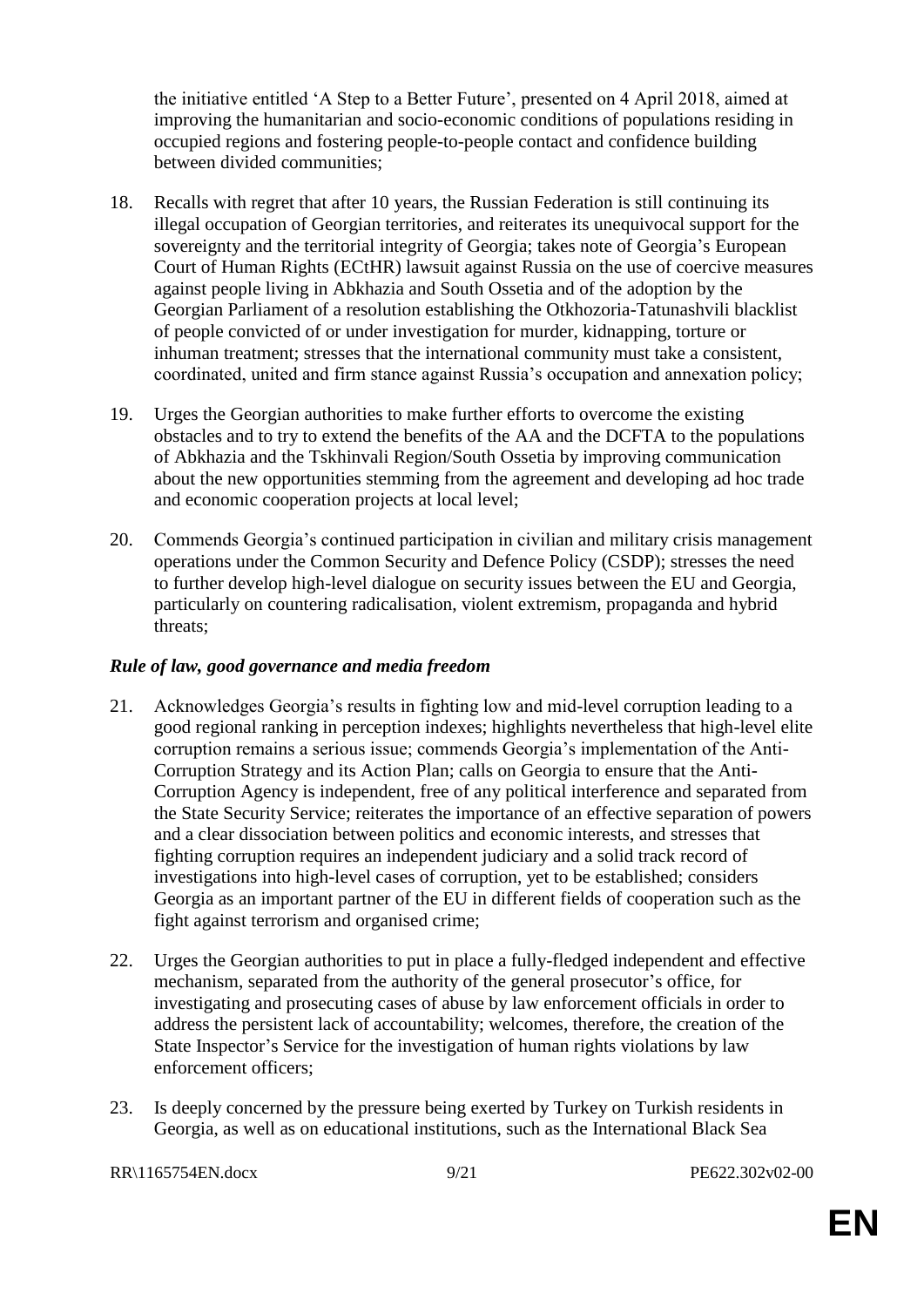University due to their alleged affiliation to the Gülen movement; urges the Georgian authorities to follow the case closely, ensuring that judicial procedures and any action taken are fully in line with European principles and standards; urges the EU to support and help the Eastern Partnership countries to withstand the pressure exerted over the last few months, in particular, by Turkey;

- 24. Takes note of the ongoing judicial reform and signs of greater impartiality and transparency of the judiciary, but recalls the Venice Commission's concerns over proposed legislative amendments, which do not ensure the political neutrality of the Prosecuting Attorneys' Council of Georgia; calls for all the necessary measures to strengthen the justice system – including through a reinforcement of administrative capacity – to be put in place and for the full independence of the Judiciary and the Prosecutor's Office to be guaranteed, and calls for democratic scrutiny of the Ministry of Interior, including the police and the security services, which need overhaul and reform, also with a view to guaranteeing transparency, notably in terms of the selection, appointment and promotion of judges as well as in disciplinary proceedings pertaining to them;
- 25. Underlines the importance of ongoing public administration reforms; welcomes the newly enacted Civil Service Law and expects its rapid implementation with a view to ensuring a sustainable increase in public confidence;
- 26. Notes with concern that the Georgian Government has failed to adopt new legislation to improve the public's access to information; deplores the fact that the proposed reform further limits access in this area; calls on the Georgian Government to ensure effective access to public information; recalls that this is an essential commitment made within the framework of the AA;
- 27. Urges the government of Georgia to pursue the implementation of the public finance management reform;
- 28. Welcomes the adoption of the National Strategy on Combating Organised Crime;
- 29. Calls on the Georgian Parliament to consider an amendments package aimed at reforming drug policy legislation in line with its 30 November 2017 Constitutional Court decision;
- 30. Welcomes the Georgian Parliament's assent to a package of laws to improve the situation of inmates;

### *Respect for human rights and fundamental freedoms*

31. Calls on the Georgian authorities to further operationalise the country's human rights coordination mechanism and strengthen its cooperation in multilateral forums; expresses concern over the lack of progress in the investigation of the abduction of Azerbaijani journalist Afgan Mukhtarli from Tbilisi, which revealed many shortcomings as regards the functioning of the security services, including partypolitical interference; calls on the Georgian Government to deliver a prompt and credible conclusion to the investigation, and underscores the need for Georgia to ensure a safe and secure environment for human rights defenders residing within its territory to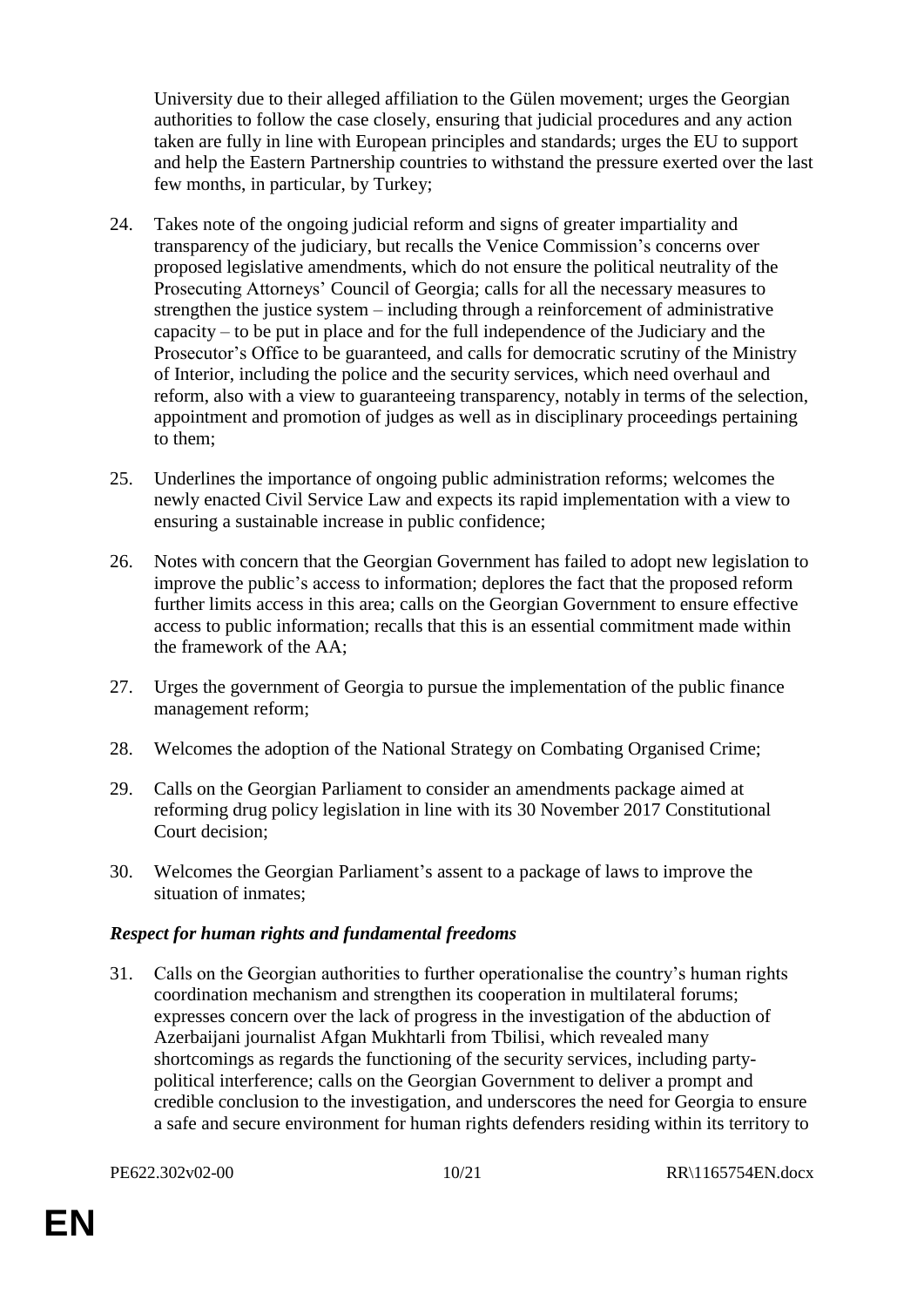ensure such actions do not happen again;

- 32. Notes the implementation of the ECtHR judgement of 28 November 2017 in relation to former Prime Minister Vano Merabishvili, which established a breach of Article 18 of the European Convention of Human Rights by pursuing a 'hidden agenda' and 'ulterior motives' when arresting the former Prime Minister;
- 33. Stresses the importance of a clear, transparent and human-rights based policy and mechanisms for investigating, prosecuting and compensating human rights violations committed during previous administrations, with the assurance that this process fully respects the principles of the rule of law and due process;
- 34. Calls on the Georgian authorities to take further steps to uphold fundamental freedoms and human rights, notably for vulnerable groups, by fighting hate speech and discrimination, including on the labour market through an amended Labour Code, against LGBTQI people, Roma people, people living with HIV/AIDS, persons with disabilities and other minorities; calls, in particular, on Georgia to harmonise legislation on the rights of persons with disabilities with the UN Convention on the Rights of Persons with Disabilities, which it ratified in 2014; welcomes Georgia's ratification of the Council of Europe Convention on preventing and combating violence against women and domestic violence (the Istanbul Convention), as well as the adoption of the Law on Official Language and the State Strategy for Civic Equality and Integration, and calls for the swift implementation thereof and the creation of an efficient monitoring mechanism;
- 35. Calls on the Georgian authorities to take further steps to protect women against all forms of violence, sexual abuse and harassment at work and in public places, and to increase the number of women on the labour market and in politics where they remain underrepresented;
- 36. Calls for a strengthening of the protection of children's rights, including the prevention of violence against children, access to education for all children, including those with disabilities; reiterates the responsibility of the Georgian Government to thoroughly supervise the situation of children in orphanages and religious residential institutions;
- 37. Recalls the importance of free and independent mass media, editorial independence, as well as pluralism and transparency of ownership in the media environment as key democratic principles; notes with satisfaction the improvements in Georgia as reflected in the 2018 World Press Freedom Index established by Reporters Without Borders; underlines the politicisation of media content; recalls the Rustavi 2 TV channel case;

#### *Trade and economic cooperation*

38. Welcomes the emphasis put on job creation as well as labour rights notably through the adoption of the law on occupational safety to effectively tackle the dramatic human toll of incidents at work; urges the Georgian Parliament to broaden the scope of the law to avoid exemptions; reminds the Georgian authorities of the obligation to respect international labour rights standards, and stresses the need to transform the Labour Conditions Inspection Department into a fully-fledged and independent labour inspection system aligned with ILO convention 81 to improve safety at work and reduce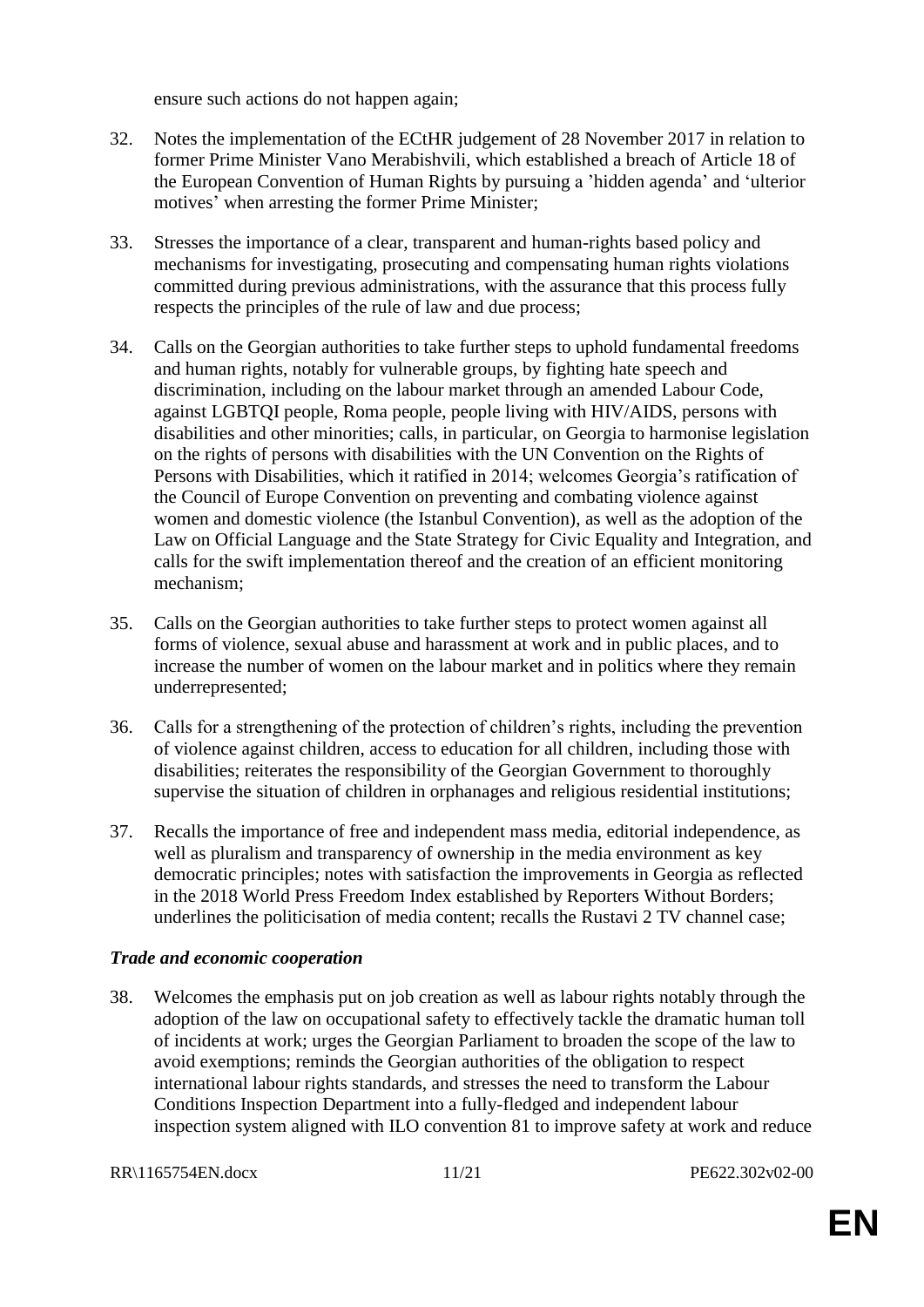undeclared work; calls for an end to discrimination by employers against those availing themselves of their trade union rights; is concerned by child labour and insufficient freedom of association for trade unions; recalls that occupational safety according to the requirements of the AA is of critical importance;

- 39. Notes that the EU is Georgia's largest trade partner, representing almost a third of total trade, as well as the most significant donor and largest source of foreign direct investment; welcomes the implementation of key structural reforms aimed at the improvement of the economic and business environment and maximisation of the benefits provided by the DCFTA; notes positively the progress Georgia has made in the approximation of its legislation in trade-related areas, including sanitary and phytosanitary measures, but calls for more progress in food safety; underlines the importance of ongoing structural reforms related to the improvement of the investment climate in Georgia; stresses the need for the Georgian authorities to guarantee a fair distribution of the results of the Georgian economy's growth among the population, and of implementation of the AA for the benefit of SMEs;
- 40. Notes with satisfaction that some new products have begun to be exported to the EU, although Georgia still predominantly exports agricultural commodities and raw materials; encourages the Commission to support Georgia in identifying the areas that could further foster economic diversification and in prioritising them in the process of DCFTA implementation; recommends that Georgia consider a diversification strategy for products exported to EU markets;
- 41. Notes positively the progress in the area of public procurement with planned alignment of legislation by 2022; stresses the importance of an impartial and independent review body; urges the Government of Georgia to improve the transparency of the public procurement system, in particular by reducing exemptions from open bidding in procurement law in order to reduce the overall volume of non-competitive contracting;
- 42. Welcomes Georgia's accession to the pan-Euro-Mediterranean Convention on Rules of Origin, which will allow cumulation of origin in the framework of the DCFTA; encourages Georgia, similarly, to accede to the Convention on Common Transit;

### *Energy and other areas of cooperation*

- 43. Welcomes Georgia's membership of the Energy Community and the progress towards the integration of Georgia's energy market with that of the EU through regulatory convergence, in accordance with the AA and the Energy Community Treaty; firmly believes this goes further to meeting the conditions for a pan-European energy mix in line with the Paris Agreement on measures to combat climate change and Goal 10 of the UN 2030 Agenda for Sustainable Development regarding measures to combat energy poverty; urges the Georgian authorities to make all the necessary efforts to step up the adoption of the EU Energy *Acquis* with the support of the EU, as well as scientific cooperation and innovation development in the field of energy efficiency and renewable energy; notes that plans such as the incorporation of the Ministry of Energy into the Ministry of Economy and Sustainable Development should be taken in close coordination with the Georgian Parliament;
- 44. Recommends that the Georgian authorities develop a robust national energy strategy,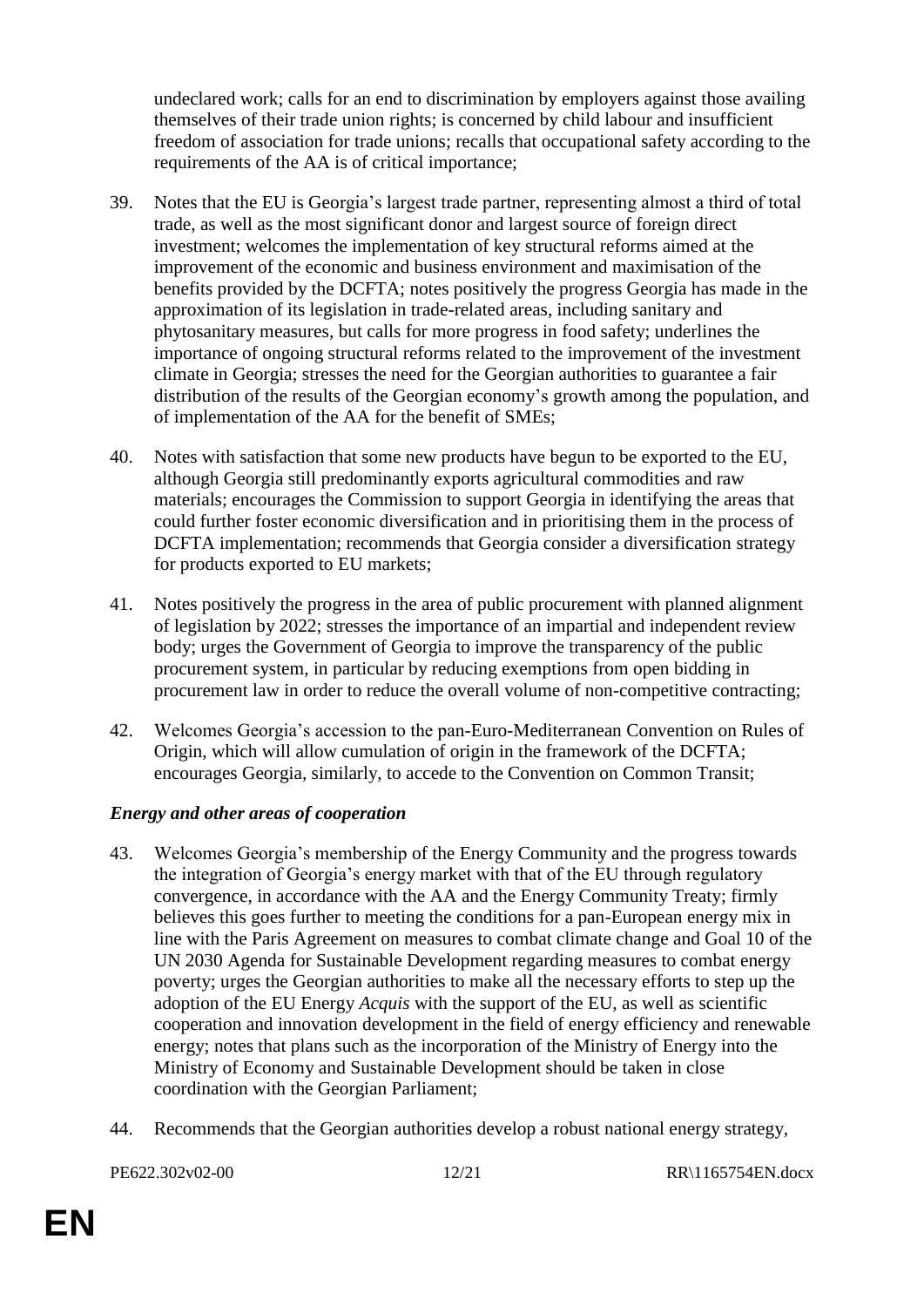reduce the level of energy subsidies and strengthen the security of energy supplies and energy independence; encourages the development of renewable energy and energy efficiency and the adoption of the necessary laws, as well as an adaptation of the institutional framework; encourages the strengthening of energy transit functions;

- 45. Stresses the need for further implementation efforts to be carried out in the sphere of transport and environment; urges the Georgian Government to adopt a strategy for combating air pollution; calls on the Georgian authorities to increase public participation in environmental decision-making and the extent to which environmental information is shared to stimulate public interest;
- 46. Recalls that environmental governance is a key feature of the AA requirements; welcomes the entry into force of a new Environmental Impact Assessment Code in line with EU legislation as well as the adoption of the roadmap for the Climate Action Plan; calls for further alignment of national environmental policies with EU targets to fight climate change, in line with the 2015 Paris Agreement and, in particular, the finalisation and adoption the Low Emission Development Strategy;
- 47. Notes that Georgia has committed to effectively implementing multilateral environmental agreements under the Trade and Sustainable Development (TSD) chapter, which needs further improvement;
- 48. Takes note of the plan of the Georgian Government to further develop hydropower; calls, in this context, on the Georgian authorities to adopt and comply with EU standards in all of the projects and, in particular, to apply an open and transparent Environmental Impact Assessment procedure involving all the relevant stakeholders in the main stages of the decision-making process;

#### *Institutional provisions*

- 49. Considers that involving the Georgian authorities from the time of the drafting of relevant legislation onwards is useful in order to make the process more inclusive and to reduce transition costs for Georgia, and calls on the Commission to make full use of *ex ante* information-sharing mechanisms;
- 50. Reiterates its resolve to increase its monitoring of the implementation of international agreements with the EU's Eastern partners; calls once more on the Commission and the EEAS to transmit to Parliament and the Council more frequent detailed written reports on the implementation of these agreements;
- 51. Notes that the evaluation of DCFTA implementation is very much focused on trade flows and trade irritants; calls on the Commission to monitor and assess the implementation of the DCFTA appropriately, with special attention being paid to the transposition and implementation of the *acquis* and to the impact on Georgian society, and to provide public and comprehensive annual reporting, including on the technical and financial support provided by the EU;
- 52. Calls on the Council and the Commission to continue to use all possible leverage to encourage and assist Georgia in its efforts to implement the DCFTA effectively, and recalls that sustainable implementation of the DCFTA cannot rely solely on assistance

RR\1165754EN.docx 13/21 PE622.302v02-00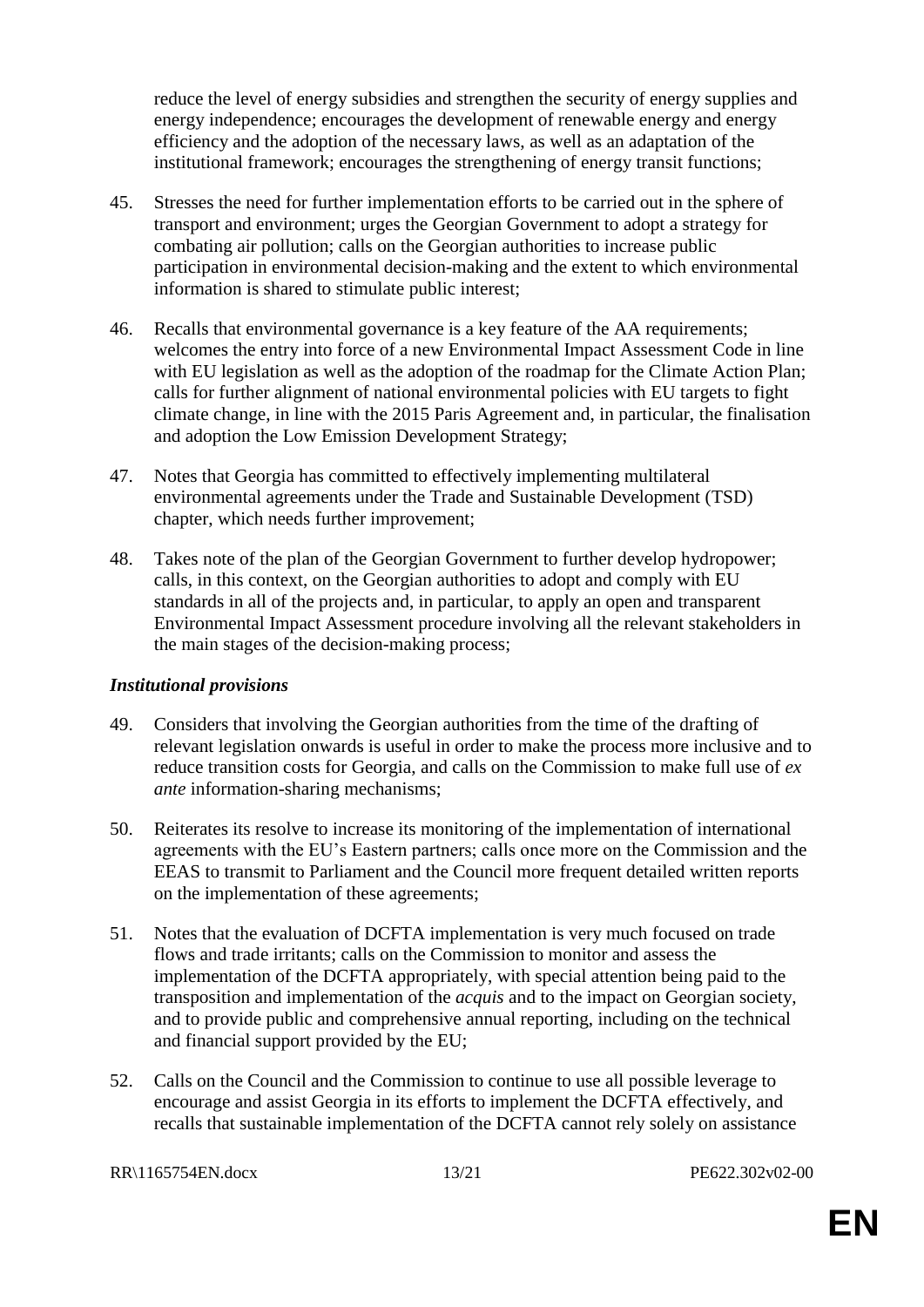from the EU side, but requires independent administration from the Georgian side, with a view to promoting increased trade flows, a reduction in the bureaucratic burden and the simplification of administrative procedures; calls on both sides to offer greater support to Micro, Small and Medium-Sized Enterprises (MSMEs) and to provide technical assistance; urges the Commission to consider setting up a support group for Georgia, similarly to the one created for Ukraine;

- 53. Calls on the EEAS and/or the Commission to publish all of the annual association implementation reports at the same time, and to simultaneously publish a comparative evaluation of the degree of progress towards AA/DCFTA implementation by each associated partner, measured against specific benchmarks;
- 54. Resolves to draw up annual reports on the implementation of the AAs;

*° °*

*°*

55. Instructs its President to forward this resolution to the Council, the Commission, the Vice-President of the Commission / High Representative of the Union for Foreign Affairs and Security Policy and the governments and parliaments of the Member States and the Government and Parliament of Georgia.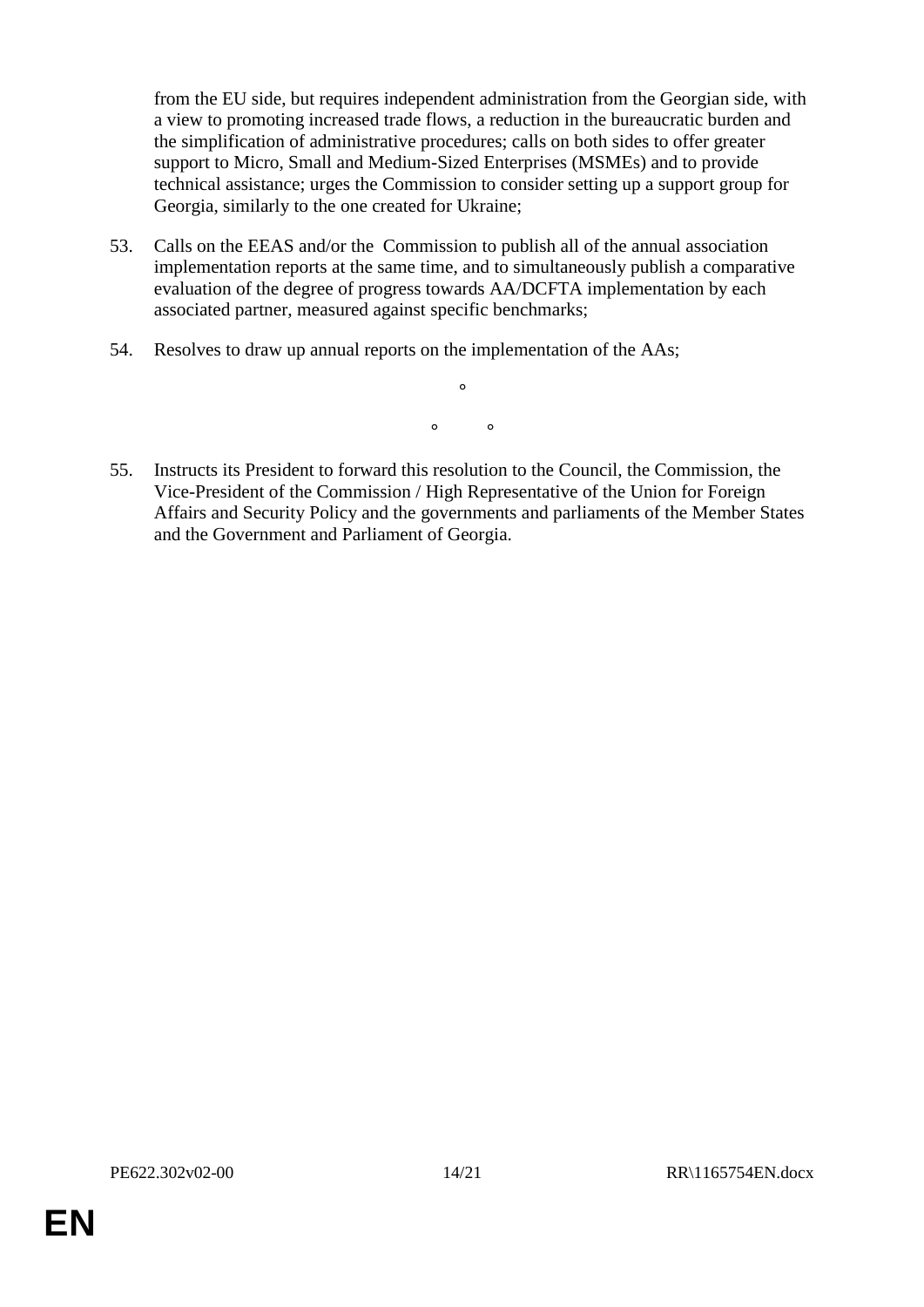21.6.2018

### **OPINION OF THE COMMITTEE ON INTERNATIONAL TRADE**

for the Committee on Foreign Affairs

on implementation of the EU association agreement with Georgia (2017/2282(INI))

Rapporteur for opinion: Elsi Katainen

### **SUGGESTIONS**

The Committee on International Trade calls on the Committee on Foreign Affairs, as the committee responsible, to incorporate the following suggestions into its motion for a resolution:

- 1. Notes that the EU is Georgia's largest trade partner, representing almost a third of total trade, and the most significant donor, and that the EU is also responsible for the highest proportion of foreign direct investment in the country;
- 2. Considers regulatory approximation with the EU acquis to be the key dimension of the DCFTA because actual access to the EU market and reform very much depend on appropriate implementation and enforcement of the relevant legislation; is aware of the major challenge this represents for governance, institutions and public administration in Georgia and encourages the Commission to provide adequate technical and financial support; welcomes the far-reaching political and economic reforms already undertaken by Georgia and encourages further progress, for instance in the areas of sanitary and phytosanitary measures (notably as regards institutional capacity-building in food safety control), the strengthening of democratic institutions, public procurement, regulatory matters and conformity assessment procedures, intellectual property rights, legal and administrative burdens on businesses and customs procedures, in accordance with the timelines agreed by the Parties under the DCFTA and the consolidation of a pluralist democracy;
- 3*.* Considers that involving Georgian authorities from the time of drafting of relevant legislation is useful in order to make the process more inclusive and reduce transition costs for Georgia, and calls on the Commission make full use of ex-ante informationsharing mechanisms;

RR\1165754EN.docx 15/21 PE622.302v02-00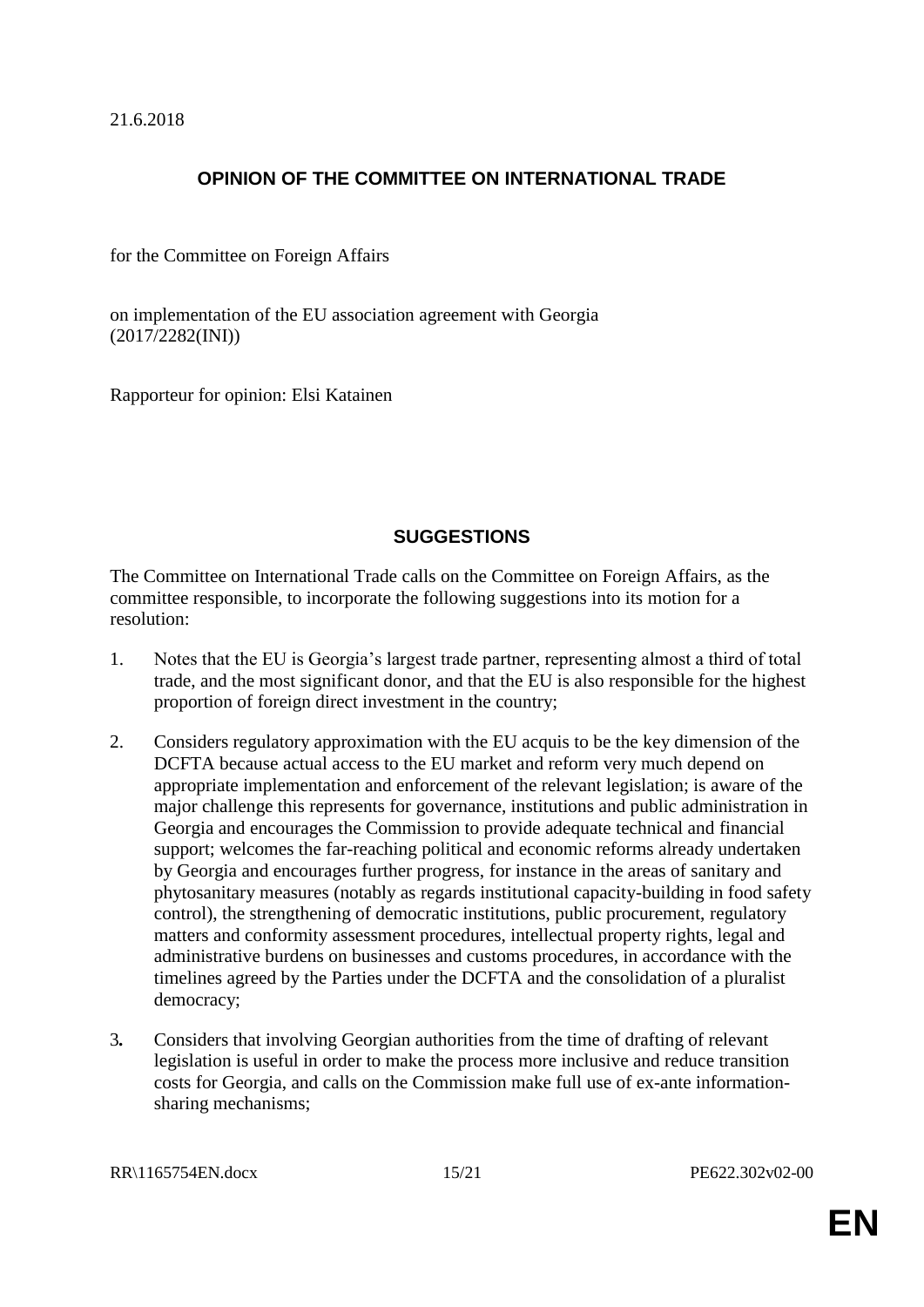- 4*.* Believes that further fulfilment of obligations under the Deep and Comprehensive Free Trade Agreement (DCFTA) will create a new climate for economic relations and development of trade and investment, and contribute to economic restructuring:
- 5. Notes with satisfaction that some new products have started to be exported to the EU, although Georgia still predominantly exports agricultural commodities and raw materials; encourages the Commission to support Georgia in identifying those areas that could further foster economic diversification and in prioritising them in the process of DCFTA implementation; recommends that Georgia consider a diversification strategy as regards products exported to EU markets;
- 6. Is concerned by the labour rights situation in Georgia, notably in the fields of occupational safety, child labour and freedom of association; welcomes, therefore, the improvements introduced by the recently approved Georgian law on occupational safety and health, and urges that it be fully and effectively implemented; notes with concern, however, that the recently created Labour Inspection Department is not allowed to inspect workplaces without the prior consent of an employer and that recommendations issued following an inspection are not binding; urges the Georgian Government to set up a fully-fledged and independent labour inspection system, which would cover labour standards beyond occupational safety and health, and of corporate social responsibility principles; calls for the effective implementation of ILO labour conventions by Georgia;
- 7. Notes that Georgia has committed to effectively implementing multilateral environmental agreements under the TSD chapter, which needs further improvement;
- 8. Welcomes Georgia's recent ratification of the Council of Europe Convention on preventing and combating violence against Women and domestic violence (the Istanbul Convention) and the establishment of an Inter-Agency Commission on Gender Equality, Violence against Women and Domestic Violence;
- 9. Supports Georgia's continuous anti-corruption efforts, as well as the implementation of its Anti-Corruption Strategy and the corresponding Action Plan; commends the high performance on Transparency International's Corruption Perception Index 2017, in line with the Association Agenda's commitments, and notes that Georgia ranks highest in the region of non-EU Eastern Europe and Central Asia and as 46th least corrupt nation out of 175 in the corruption perception index;
- 10. Encourages the Georgian authorities to continue to further develop and implement a comprehensive public awareness programme to ensure that micro, small and mediumsized enterprises (MSMEs), businesses, farmers and citizens in general are fully informed of the opportunities and benefits offered by the DCFTA and available support programmes; welcomes the efforts already made in the form of the information-sharing websites;
- 11. Encourages all efforts aimed at progressive approximation with EU technical regulations and standards, leading to the gradual economic integration of Georgia with the EU's internal market;
- 12. Notes that, although the adoption in 2014 of the Law on the Elimination of All Forms of Discrimination represented an important achievement, further progress is expected in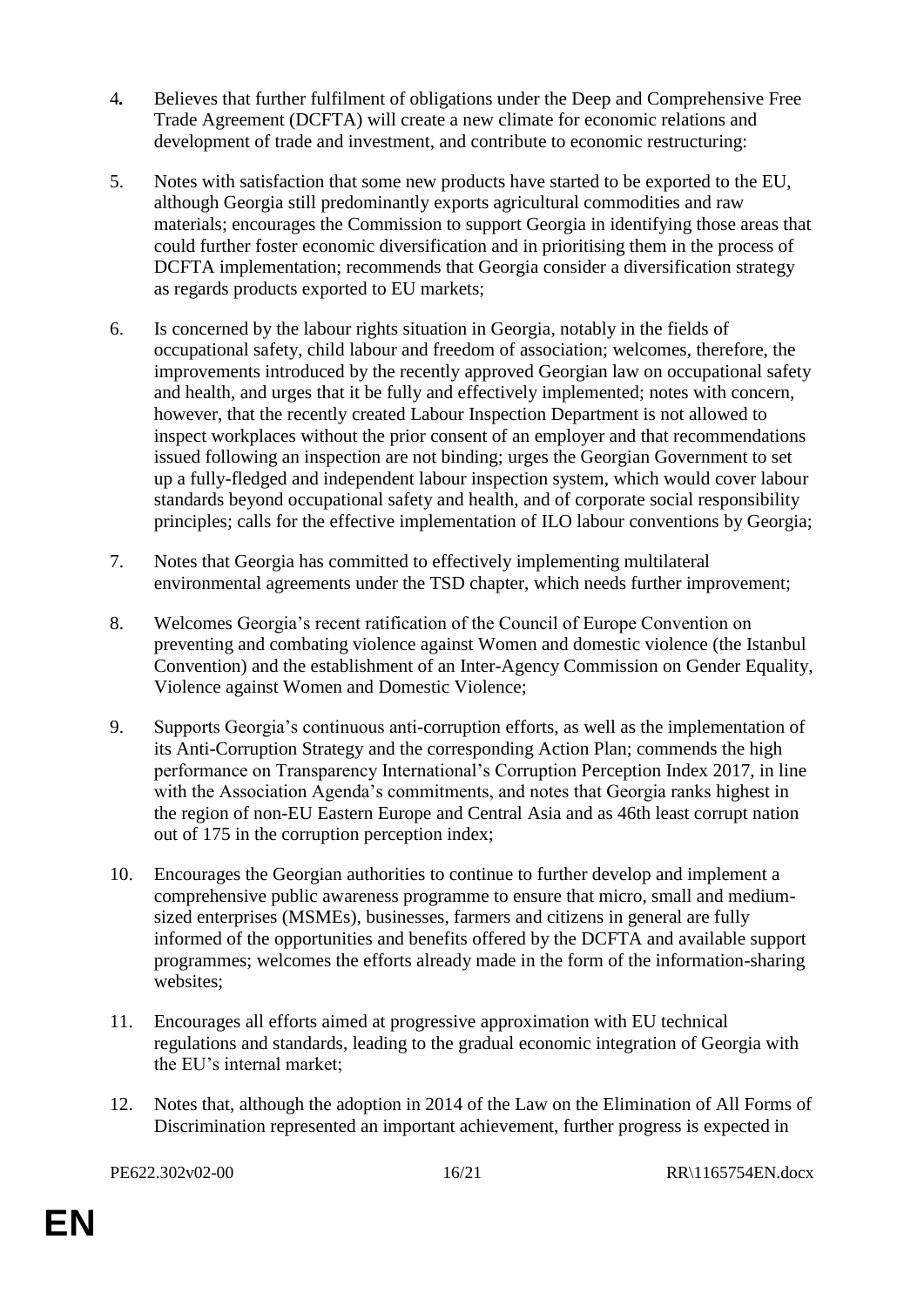order to strengthening protection, by means of both a legislative update and the necessary implementing measures for the full impact of the legislation to be achieved;

- 13. Welcomes Georgia's membership of the Energy Community; calls on the Commission to closely monitor developments in the energy market and to insist on the swift and transparent implementation of the agreement, with regard in particular to its alignment with the EU market and to renewable energy;
- 14. Welcomes Georgia's accession to the pan-Euro-Mediterranean Convention on Rules of Origin, which will allow cumulation of origin in the framework of the DCFTA; encourages Georgia, similarly, to accede to the Convention on Common Transit;
- 15. Calls on the Council and the Commission to continue to use all possible leverage to encourage and assist Georgia in its efforts to implement the DCFTA effectively, and recalls that sustainable implementation of the DCFTA cannot rely solely on assistance from the EU side but requires independent administration from the Georgian side, with a view to promoting increased trade flows, a reduction in the bureaucratic burden and the simplification of administrative procedures; calls on both sides to offer greater support to MSMEs and to provide technical assistance; urges the Commission to consider setting up of a support group for Georgia, similarly to the one created for Ukraine;
- 16. Notes that the evaluation of DCFTA implementation is very much focused on trade flows and trade irritants; calls on the Commission to monitor and assess the implementation of the DCFTA appropriately, with special attention being paid to the acquis transposition and implementation and to the impact on Georgian society, and to provide public and comprehensive annual reporting, including on the technical and financial support provided by the EU.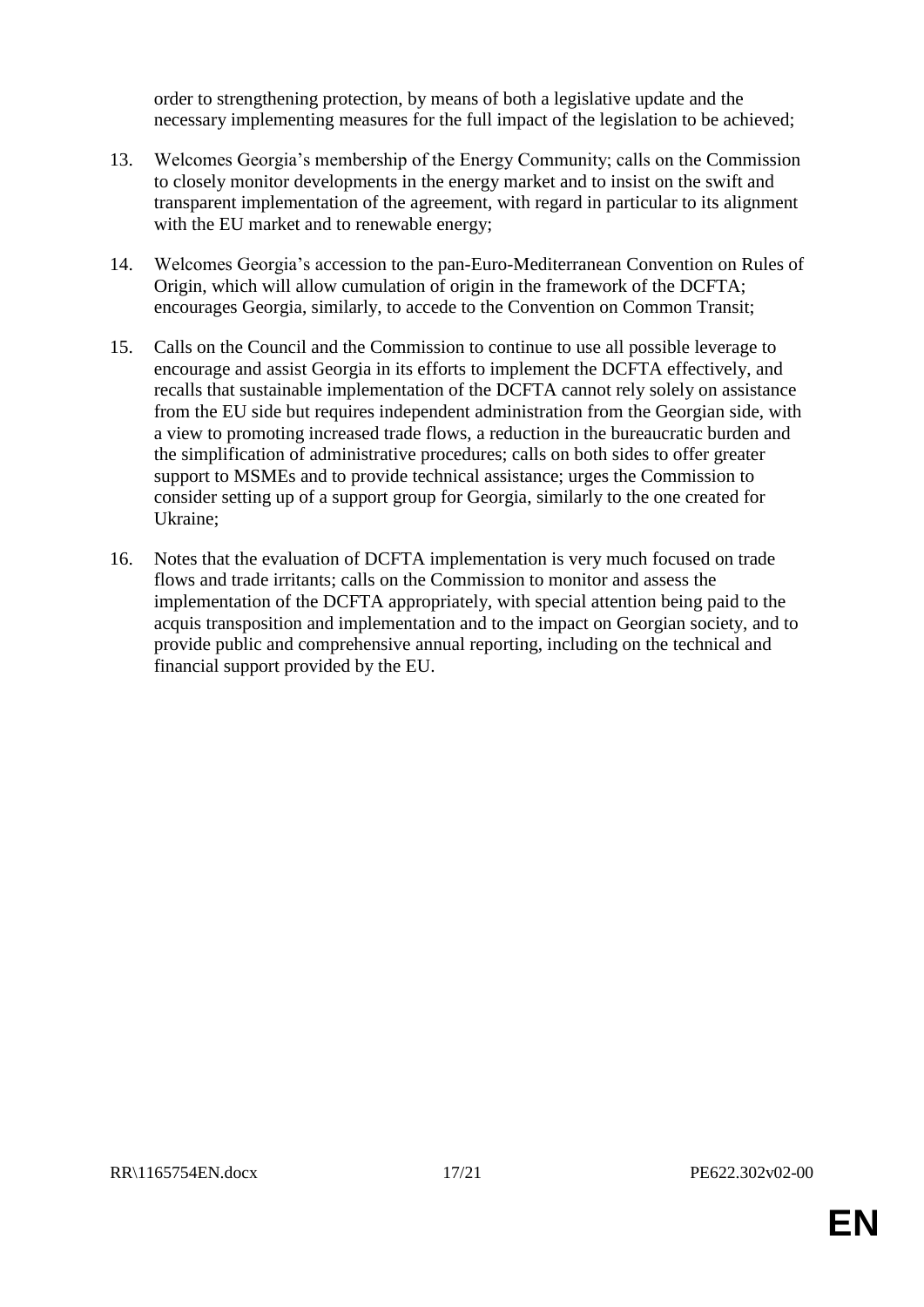# **INFORMATION ON ADOPTION IN COMMITTEE ASKED FOR OPINION**

| Date adopted                                                | 21.6.2018                                                                                                                                                                                                                                                                                                                                                                                                                                                                |
|-------------------------------------------------------------|--------------------------------------------------------------------------------------------------------------------------------------------------------------------------------------------------------------------------------------------------------------------------------------------------------------------------------------------------------------------------------------------------------------------------------------------------------------------------|
| <b>Result of final vote</b>                                 | 32<br>$+$ :<br>≕:<br>0:                                                                                                                                                                                                                                                                                                                                                                                                                                                  |
| Members present for the final vote                          | William (The Earl of) Dartmouth, Laima Liucija Andrikienė, Tiziana<br>Beghin, Salvatore Cicu, Santiago Fisas Ayxelà, Eleonora Forenza,<br>Nadja Hirsch, Yannick Jadot, France Jamet, Elsi Katainen, Patricia<br>Lalonde, Danilo Oscar Lancini, Bernd Lange, David Martin, Emmanuel<br>Maurel, Anne-Marie Mineur, Sorin Moisă, Alessia Maria Mosca,<br>Franck Proust, Godelieve Quisthoudt-Rowohl, Inmaculada Rodríguez-<br>Piñero Fernández, Tokia Saïfi, Adam Szejnfeld |
| Substitutes present for the final vote                      | Goffredo Maria Bettini, Reimer Böge, Klaus Buchner, Dita<br>Charanzová, Danuta Maria Hübner, Sajjad Karim, Sander Loones, Lola<br>Sánchez Caldentey                                                                                                                                                                                                                                                                                                                      |
| Substitutes under Rule 200(2) present<br>for the final vote | Czesław Hoc, John Howarth, Dietmar Köster, Kosma Złotowski                                                                                                                                                                                                                                                                                                                                                                                                               |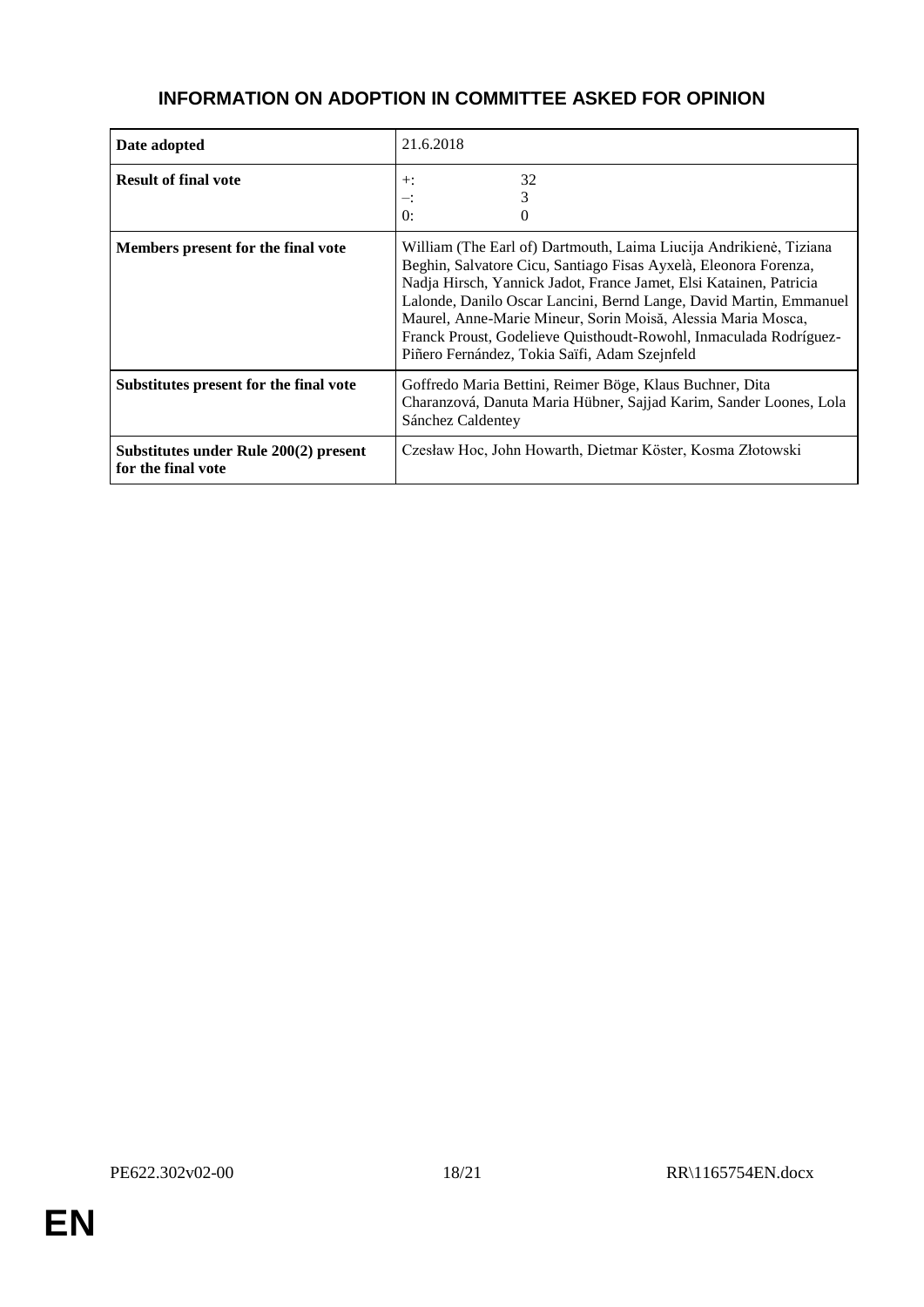# **FINAL VOTE BY ROLL CALL IN COMMITTEE ASKED FOR OPINION**

| 32               | ٠                                                                                                                                                                                             |
|------------------|-----------------------------------------------------------------------------------------------------------------------------------------------------------------------------------------------|
| <b>ALDE</b>      | Dita Charanzová, Nadja Hirsch, Elsi Katainen, Patricia Lalonde                                                                                                                                |
| <b>ECR</b>       | Czesław Hoc, Sajjad Karim, Sander Loones, Kosma Złotowski                                                                                                                                     |
| <b>EFDD</b>      | Tiziana Beghin, William (The Earl of) Dartmouth                                                                                                                                               |
| <b>GUE/NGL</b>   | Eleonora Forenza, Lola Sánchez Caldentey                                                                                                                                                      |
| <b>PPE</b>       | Laima Liucija Andrikienė, Reimer Böge, Salvatore Cicu, Santiago Fisas Ayxelà,<br>Danuta Maria Hübner, Sorin Moisă, Franck Proust, Godelieve Quisthoudt-Rowohl,<br>Tokia Saïfi, Adam Szejnfeld |
| S&D              | Goffredo Maria Bettini, John Howarth, Dietmar Köster, Bernd Lange, David Martin,<br>Emmanuel Maurel, Alessia Maria Mosca, Inmaculada Rodríguez-Piñero Fernández                               |
| <b>VERTS/ALE</b> | Klaus Buchner, Yannick Jadot                                                                                                                                                                  |

| <b>ENF</b> | France Jamet, Danilo Oscar Lancini |
|------------|------------------------------------|
| GUE/NGL    | Anne-Marie Mineur                  |

Key to symbols:

- $+$  : in favour
- : against
- 0 : abstention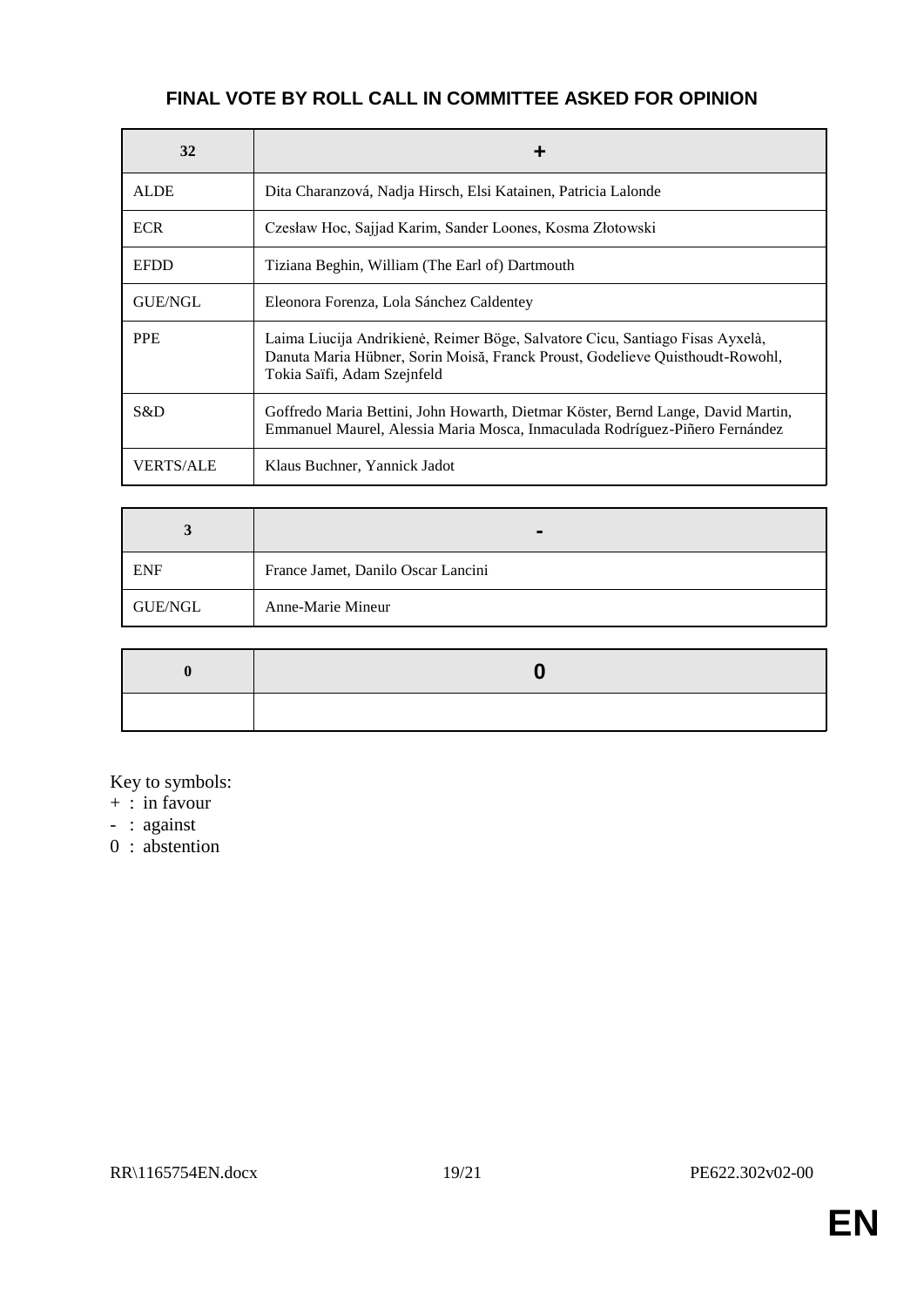| Date adopted                                                | 9.10.2018                                                                                                                                                                                                                                                                                                                                                                                                                                                                                                                                                                                                                                                                                                                               |
|-------------------------------------------------------------|-----------------------------------------------------------------------------------------------------------------------------------------------------------------------------------------------------------------------------------------------------------------------------------------------------------------------------------------------------------------------------------------------------------------------------------------------------------------------------------------------------------------------------------------------------------------------------------------------------------------------------------------------------------------------------------------------------------------------------------------|
| <b>Result of final vote</b>                                 | 43<br>$+$ :<br>∹.<br>$\mathbf{0}$ :                                                                                                                                                                                                                                                                                                                                                                                                                                                                                                                                                                                                                                                                                                     |
| Members present for the final vote                          | Michèle Alliot-Marie, Francisco Assis, Goffredo Maria Bettini, Victor<br>Boștinaru, Klaus Buchner, Lorenzo Cesa, Javier Couso Permuy, Andi<br>Cristea, Georgios Epitideios, Knut Fleckenstein, Eugen Freund,<br>Manolis Kefalogiannis, Tunne Kelam, Wajid Khan, Andrey Kovatchev,<br>Eduard Kukan, Arne Lietz, Barbara Lochbihler, Sabine Lösing,<br>Ramona Nicole Mănescu, David McAllister, Francisco José Millán<br>Mon, Clare Moody, Javier Nart, Pier Antonio Panzeri, Ioan Mircea<br>Pașcu, Tonino Picula, Kati Piri, Cristian Dan Preda, Jozo Radoš, Michel<br>Reimon, Sofia Sakorafa, Jean-Luc Schaffhauser, Jordi Solé, Dobromir<br>Sośnierz, Dubravka Šuica, László Tőkés, Ivo Vajgl, Anders Primdahl<br>Vistisen, Boris Zala |
| Substitutes present for the final vote                      | Ana Gomes, Andrzej Grzyb, Norica Nicolai, Gilles Pargneaux, José<br>Ignacio Salafranca Sánchez-Neyra, Helmut Scholz, Igor Šoltes, Bodil<br>Valero, Marie-Christine Vergiat, Željana Zovko                                                                                                                                                                                                                                                                                                                                                                                                                                                                                                                                               |
| Substitutes under Rule 200(2) present<br>for the final vote | Ivan Štefanec                                                                                                                                                                                                                                                                                                                                                                                                                                                                                                                                                                                                                                                                                                                           |

## **INFORMATION ON ADOPTION IN COMMITTEE RESPONSIBLE**